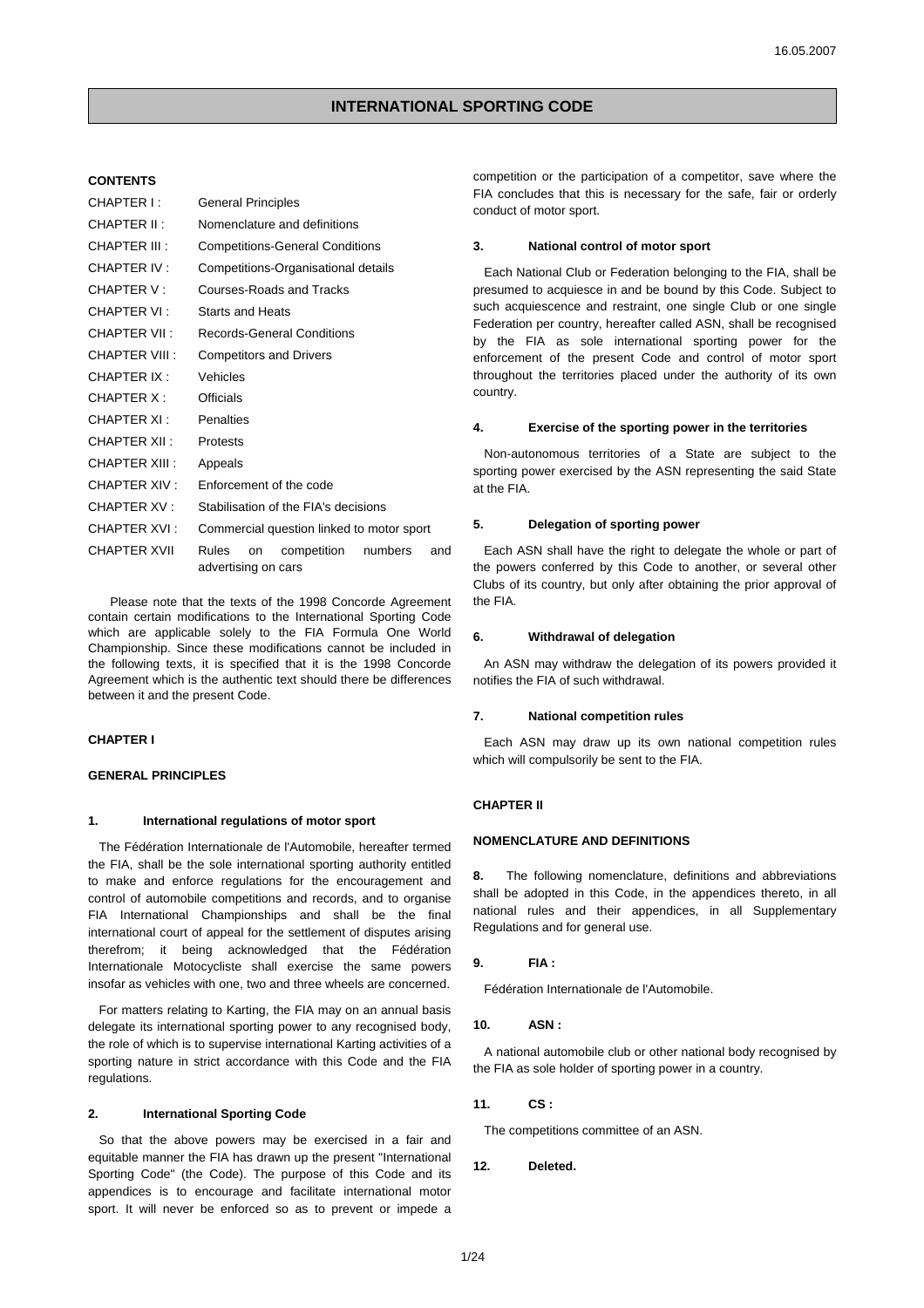# **13. Land Vehicle, Automobile, Special Vehicle, Ground Effect Vehicle**

### Land Vehicle :

Vehicle propelled by its own means in constant contact with the ground either directly by mechanical means or indirectly by ground effect, and the motive power and steering system of which are constantly and entirely controlled by a driver on board the vehicle.

### Automobile :

A land vehicle propelled by its own means, running on at least four wheels not aligned, which must always be in contact with the ground; the steering must be ensured by at least two of the wheels, and the propulsion by at least two of the wheels.

## Special Vehicles :

Vehicles on at least four wheels which are propelled otherwise than through their wheels.

## Ground Effect Vehicle :

Vehicle whose bearing on the ground is maintained by means of a pressurised air cushion.

### **14. Cylinder capacity**

Volume generated in cylinder (or cylinders) by the upward or downward movement of the pistons. This volume is expressed in cubic centimetres and for all calculations relating to cylinder capacity the symbol Pi will be regarded as equivalent to 3.1416.

### **15. Classification**

Grouping of vehicles according to their engine cylinder capacity or by any other means of distinction (See Appendices B and J).

### **16. Competition, event, race**

**a)** A competition is an event in which an automobile takes part and which has a competitive nature or is given a competitive nature by the publication of results.

Competitions are "international" or "national". Moreover they may be "restricted" or "closed".

A national or international championship is considered as a competition.

# **b) Event :**

Is a single event with its own results. It may comprise (a) heat(s) and a final, free practice and qualifying practice sessions or be divided in some similar manner, but must be completed by the end of the meeting.

An event is considered to have begun as from the time scheduled for the beginning of administrative checking and/or scrutineering and shall include practice and the competition itself. It shall end upon the expiry of one or other of the following time limits, whichever is the later :

- time limit for protests or appeals or the end of any hearings;
- − end of administrative checking and post-event scrutineering carried out in accordance with the present Code.

No event which is or purports to be part of an international Championship, international Cup, international Trophy, international Challenge or international Series not recognised by the FIA can be entered on the International Sporting Calendar.

For any event, national or international, open to the FIA formulae and categories or groups such as defined in the present Code and its Appendices, all the automobiles participating in this event must comply in all respects with the FIA technical regulations, and the official clarifications and interpretations of these regulations provided by the FIA. An ASN may not modify these FIA technical regulations without specific written permission from the FIA.

### **b) 1. Circuit race :**

An event held on a closed circuit between two or more vehicles, running at the same time on the same course, in which speed or the distance covered in a given time is the determining factor.

### **b) 2. Drag race**

An acceleration contest between two vehicles racing from a standing start over a straight, precisely measured course in which the first vehicle to cross the finish line (without penalty) achieves the better performance.

## **b) 3. Hill Climb :**

An event in which each vehicle takes the start individually to cover the same course ending with a finish line situated at a higher altitude than the start line. The time taken to cover the distance between the start and finish lines is the determining factor for establishing the classifications.

### **17. International Event**

An event which is open to competitors and/or drivers holding a licence issued by a country other than that in which the event takes place (subject to the special status of events in E.U. countries, dealt with in Article 18 below). For the purposes of this Code the "nationality" of a competitor or driver is that of the ASN which issued him with his FIA licence (see Article 112).

No international event may take place if it has not been listed beforehand on the International Sporting Calendar (see Appendix G), even if the event comes under Article 19.

Entry on the International Sporting Calendar is at the discretion of the FIA and must be applied for by the ASN of the country in which the event is organised. The FIA will state reasons for refusing any such entry.

Licence-holders of other countries are forbidden to take part in any international event which is not listed on the International Sporting Calendar.

### **18. National Event**

An event is national when it is open only to competitors and to drivers holding an FIA licence issued by the ASN of the country where the said event takes place. When a national calendar exists in the country where a national event takes place, the said event must be entered on that calendar. For events taking place in E.U. countries (or comparable countries designated as such by written decision of the FIA) a national event will exceptionally be permitted to admit professional competitors or drivers holding a licence issued by any E.U. country or comparable country.

For these purposes a professional competitor or driver is one who makes a declaration to the relevant fiscal authorities of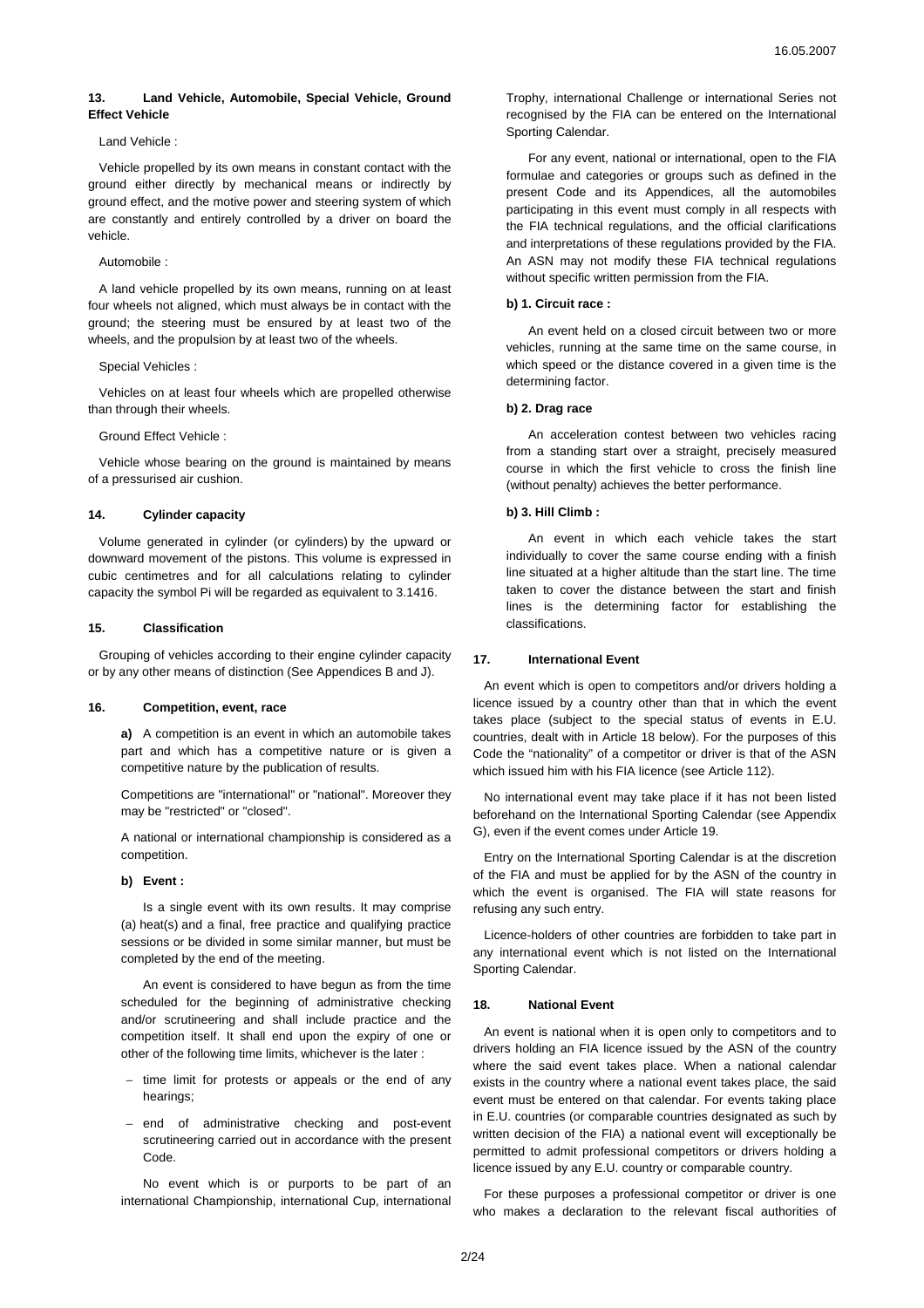money earned by that individual through competing in motor sport and provides proof of such declaration in a form acceptable to the ASN by whom he is licensed or who otherwise satisfies the FIA of his professional status.

## **19. Restricted Event**

A national or international event is restricted when the competitors or drivers who take part in the event have to comply with particular conditions not provided in Articles 17 and 18 above, for instance, events by invitation come under restricted events. In certain exceptional circumstances, the FIA may grant authorisation for restricted international events, which on account of their specificity may be organised as a dispensation to Appendix O of the present Code, to be entered by an ASN on the International Sporting Calendar.

## **20. Closed Event**

An event is called "closed" when it is confined solely to members of a Club who themselves hold licences (competitor or driver) issued by the ASN of the country concerned. Such an event must be authorised by the ASN which may, in exceptional circumstances, grant its agreement to several clubs promoting

### **21. Rallies and Cross-Country Rallies**

### **a) Rally of the first category (sporting event):**

Road event with an imposed average speed, which is run entirely or partly on roads open to normal traffic. A "rally" consists either of a single itinerary which must be followed by all cars, or of several itineraries converging on a same rallying-point fixed beforehand and followed or not by a common itinerary.

The route may include one or several special stages, i.e. events organised on roads closed to normal traffic, and which together determine the general classification of the rally. The itineraries which are not used for special stages are called road sections. Speed must never constitute a factor determining the classification on these road sections.

Rallies of the first category must be listed on the International Sporting Calendar in the section "Regularity Events". Rallies of the first category may admit FIA "Grand Prix graded drivers". However, if a rally includes special stages on permanent or semi-permanent circuits for more than 10% of the total mileage of the rally, the participation of Grand Prix graded drivers is subject to the entry of the event on the speed events Calendar as a "Full International Event". The simultaneous entry on the rallies Calendar may be maintained if the organisers so desire.

Events partly using roads open to normal traffic, but including special stages on permanent or semi-permanent circuits for more than 20% of the total mileage of the rally, cannot be entered in the Regularity Events section of the International Sporting Calendar, and must be considered, for all questions of procedure, as speed events.

Cars authorised in international rallies of the first category:

− The power of all cars is restricted to approximately 300 hp in all international rallies. The FIA shall, at all times and under all circumstances, take all the measures necessary for the enforcement of this power restriction.

Only the following may participate in international rallies:

- − Touring cars (Group A) unless there is an indication to the contrary on the homologation form excluding certain evolutions.
- − Production cars (Group N).

Unless there is an indication to the contrary on the homologation form excluding certain evolutions, Group A and N cars are permitted, during a further period of four years following the expiry of their homologation, to participate in international rallies other than those of the World Rally Championship on the following conditions :

- − the FIA homologation papers are produced at administrative checking and at scrutineering.
- the cars are in conformity with the technical regulations (Appendix J) valid at the date of the expiry of their homologation and are in a sound condition to participate, at the discretion of the scrutineers.

The size of turbo restrictors used on these cars and the minimum weight must be those currently valid.

### **b) Rally (second category, Touring Assembly)**

Events organised with the sole aim of assembling participants at a point determined beforehand.

To distinguish these from first category rallies, second category rallies must bear as a subtitle the words 'Touring Assembly'.

The itinerary(ies) of a second category rally may be compulsory, but only with simple passage controls and without any average speed being enforced on participants during the run.

One or several additional events, except speed events, can be included in the programme of a 2nd category rally, but these additional events may only take place at the point of arrival. These 2nd category rallies must not be allotted any prize money.

A second category rally is exempt from entry on the International Sporting Calendar even if the participants therein are of different nationalities, but it cannot be organised in a country without the agreement of the ASN who must approve the regulations. The regulations must be drawn up in the same spirit as those for competitions (see Chapter IV).

If the route(s) of a second category rally run(s) through the territory of one ASN only, the participants in the said rally are not obliged to have licences.

In the opposite case, the rally must conform to the prescriptions of Article 81 (International courses) and the participants therein must possess the necessary licences (see Articles 108 to 117).

# **c) Cross-Country Rallies and Baja Cross-Country Rallies.**

The length of each selective section must be no more than 500 km and the total length of the event must be at least 800 km. The itinerary may cross the territory of several ASNs with the agreement of the ASNs concerned.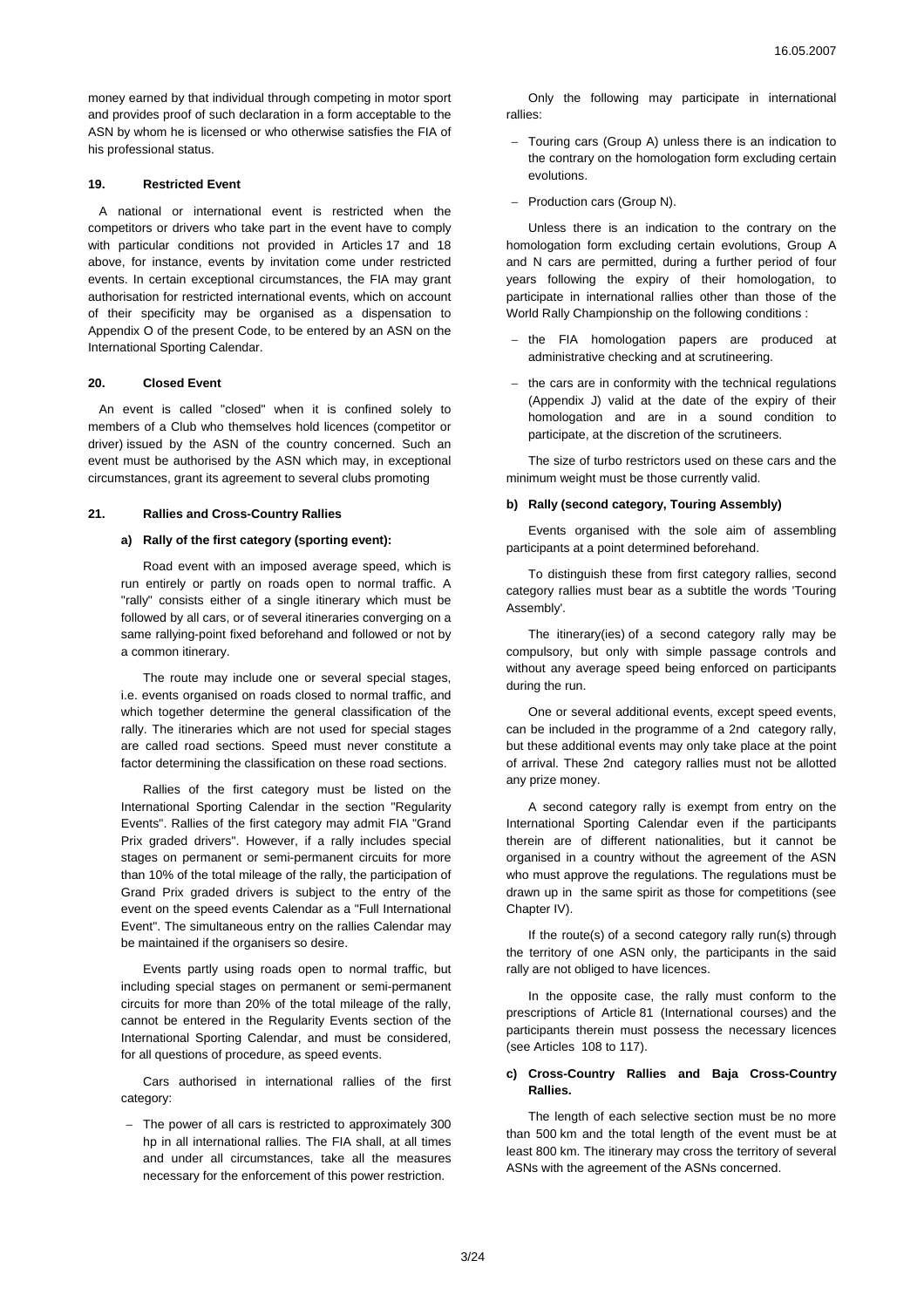Only cross-country vehicles (Groups T) as defined by the FIA technical regulations may be admitted, to the exclusion of any other vehicle.

A baja cross-country rally is a cross-country rally which must be run over one day (maximum distance : 800 km) or two days (maximum distance : 1200 km).

## **d) Marathon Cross-Country Rallies**

All marathon cross-country rallies must be entered on the International Sporting Calendar. Only one marathon cross-country rally per continent may be organised each year, unless a special waiver is granted by the FIA.

The total course must be at least 10,000 km and the distance of the legs is free. The total duration may not exceed 31 days, including scrutineering and prologue.

Only cross-country vehicles (Groups T) as defined by the FIA technical regulations may be admitted, to the exclusion of any other vehicle.

### **22.**

#### **a) Meeting or Competition**

An assembly of competitors and officials including either one or more competitions or several record attempts.

### **b) Parade**

A parade is a display of a group of cars at a moderate speed. The following conditions must be observed:

- − an official car will lead the parade and another will close it;
- − these 2 official cars will be driven by experienced drivers under the control of the clerk of the course;
- − overtaking is strictly forbidden;
- − timing is forbidden;
- − cars must not bear any racing numbers, except for cars that are historically associated with a particular racing number. Other means of identification of the cars may be used by the organisers (letters or numbers on side windows, etc.), but such identifications must be removed when the car leaves the location of the event;
- the parade(s) must be stated in the supplementary regulations and the cars taking part must be mentioned in the official programme of the event.

### **c) Demonstration**

A demonstration is a display of a car's performance. The following conditions must be observed:

- − demonstrations of more than 5 cars are controlled at all times by a safety car, driven ahead of the field by an experienced driver under the control of the clerk of the course;
- − all the marshals must be present at their posts;
- − drivers must wear appropriate safety clothing (FIA approved clothing and helmets are strongly recommended). Organisers may specify minimum clothing standards;
- − the cars must pass scrutineering on safety grounds;
- − a precise entry list must be published after scrutineering;
- − no passengers are allowed;
- − overtaking is strictly forbidden unless under the instructions of marshals showing blue flags;
- timing is forbidden;
- − the demonstration(s) must be stated in the supplementary regulations and the cars taking part must be mentioned in the official programme of the event;
- − cars must not bear any racing numbers, except for cars that are historically associated with a particular racing number.

Other means of identification of the cars may be used by the organisers (letters or numbers on side windows, etc.), but such identifications must be removed when the car leaves the location of the event.

Parades and demonstrations cannot be organised without authorisation from the ASN of the organising country.

# **23. Test**

An authorised competition in which each competitor may select his own time for carrying it out within a period determined by the regulations.

## **24. Championship, Cup, Trophy, Challenge and Series**

The FIA international Championships, international Cups, international Trophies and international Challenges are the property of the FIA.

# **a) Championship**

A championship may be a series of events or a single event. There are national championships and international championships. Only the FIA may authorise an international championship. Only the appropriate ASNs may authorise a national championship.

National championships may only be organised by the ASN or by another body with written consent from such ASN.

A maximum of one event of a national championship may be run outside its national territory, subject to the following conditions :

- − that it is run in a country having a common border (provided that, in the case of a maritime border, the FIA deems the additional country to have the appropriate geographical relationship) with the country which is organising the national championship;
- that the technical and sporting regulations of the national championship have received the approval of the FIA;
- that the course on which the event is run has been homologated and approved by the FIA, and that all the FIA regulations on safety and medical assistance are respected.

International championships may only be organised by the FIA, or by another body with written consent of the FIA.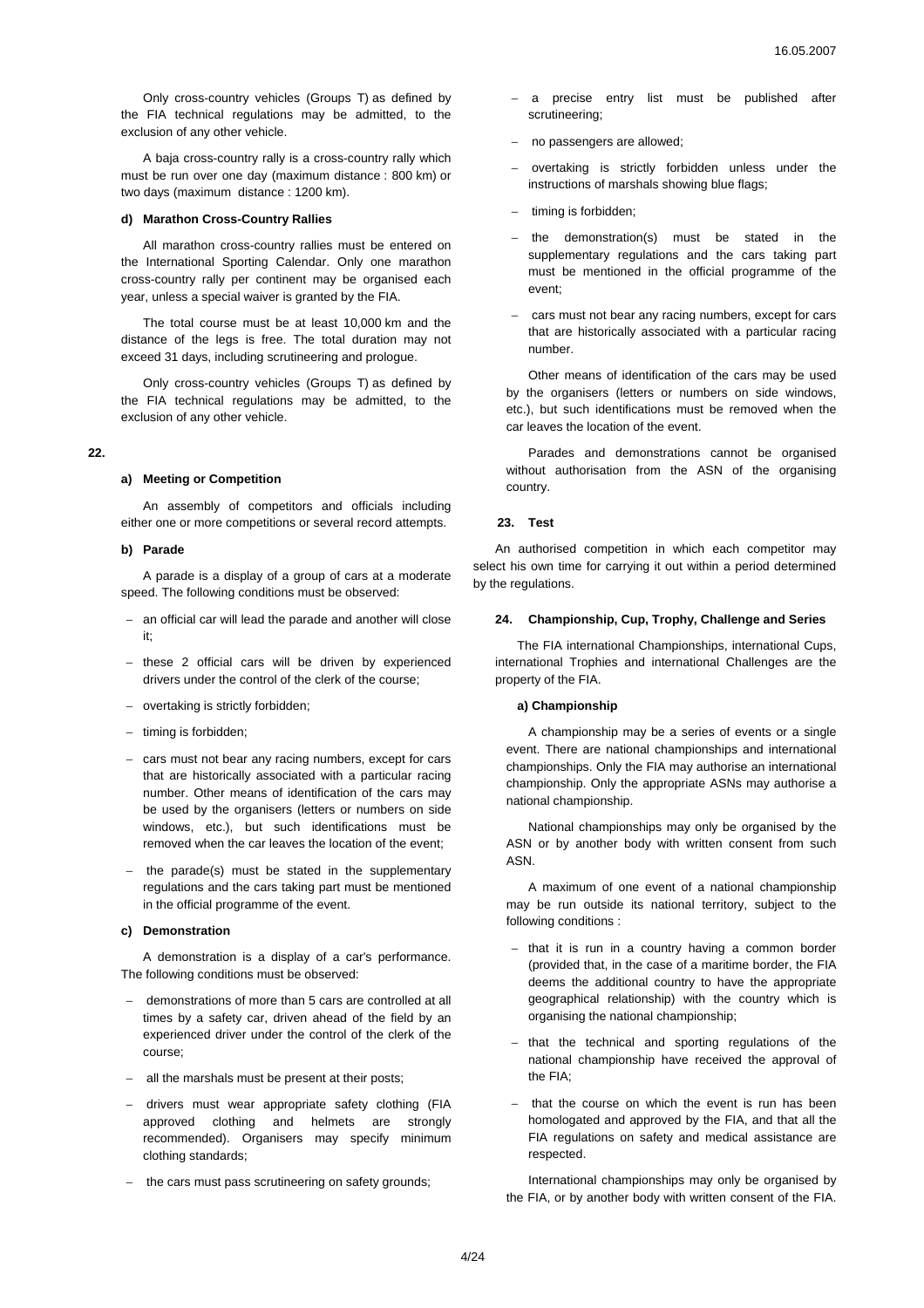In this case, the organiser of a Championship has the same rights and duties as the organiser of an event.

## **b) Cup, Trophy, Challenge and Series**

A Cup, Trophy, Challenge or series may comprise several events, governed by the same regulations**,** or a single event.

No international series may be organised unless the ASN proposing the series has first obtained the written approval of the FIA, which will centre around the following points in particular :

- − approval of the sporting and technical regulations of the series, particularly with regard to safety,
- − approval of the calendar of the series,
- − prior authorisation from all ASNs on the territory of which one or more of the events counting towards the series is or are organised,
- − verification that the homologation of the circuits is appropriate to the categories of vehicles admitted and respect of all the FIA regulations on safety and medical assistance,
- verification that the title of the series is consistent with its geographic scope and with its technical and sporting criteria.

In addition, the FIA may, at its discretion, authorise a closed-to-club national championship with more than one round outside the territory of that club's parent ASN.

**c)** Championships, Cups, Trophies, Challenges or Series which bear the FIA name may only be organised by the FIA or by another body with written consent of the FIA and may only bear a title that includes the word "World" (or any word with a similar meaning to or derived from "World" in any language) if their supplementary regulations comply at least with the requirements of d) below and with the additional requirement that they involve the participation, on average over the entire season, of at least four automobile makes.

 **d)** Other Cups, Trophies, Challenges or Series may not include in their title the word "World" (which, in this section, should be read to include any word with a similar meaning to or derived from "World" in any language) without the authorisation of the FIA. As a general rule, the FIA shall grant this authorisation provided that the following requirements are met and that the FIA believes that it is in the interests of the sport to do so. The FIA may withdraw its authorisation in the event of failure to comply with these requirements.

i) the Cup, Trophy, Challenge or Series calendar must include events taking place on at least three continents during the same season;

ii) where the Cup, Trophy, Challenge or Series consists of only one event, the heats, events or other series, which serve to qualify competitors to take part in that single event, must take place on at least three continents and must be events validly registered on the International Calendar;

iii) the organiser must accept and acknowledge that, in addition to any rights or powers described in the Code or elsewhere, the FIA retains the right to carry out inspections at any event of the Cup, Trophy, Challenge or Series which uses or has applied to use the title "World" in order to verify that the principles of the Code and of the applicable regulations are fully respected. The organiser will facilitate such inspections by granting the FIA access to the whole of the circuit and to all relevant documentation for this purpose;

iv) the organiser of the relevant Cup, Trophy, Challenge or Series must designate, for each event, at least one steward of the meeting, from a list published and regularly updated by the FIA, who will officiate as chairman of the panel of stewards and who will report any serious breach of the Code or other irregularity noted during the event to the FIA, to the proposing ASN as well as to the ASN of the territory where the event is run.

The FIA may exceptionally grant a waiver for a series which can show long-established use of the term "World".

## **25. Organising committee**

A body comprising at least 3 persons approved by the National Club holder of the sporting power (see Articles 3, 4 and 5) invested by the promoters (see Article 55) of a sporting competition with all necessary powers for the organisation of a sporting competition and the enforcement of Supplementary Regulations (see Article 27).

#### **26. Organising permit**

A document authorising the organisation of a sporting competition, issued by the ASN holder of the sporting power (see Articles 3, 4 and 5).

#### **27. Supplementary Regulations**

Compulsory official document issued by the promoters of a sporting competition (see Article 55) with the object of laying down the details of a competition.

### **28. Programme**

Compulsory official document prepared by the organising committee of a sporting competition (see Article 25) giving all information for acquainting the public with the details of the competition.

#### **29. Course**

The route to be followed by competitors.

## **30. Circuit**

A closed course, including the inherent installations, beginning and ending at the same point, built or adapted specifically for automobile racing. A circuit may be temporary, semi-permanent or permanent, depending on the character of its installations and its availability for competitions.

### **31. Speedway**

A permanent circuit, with not more than 4 corners, all of which turn in the same direction.

### **32. Mile and Kilometre**

For all conversions of imperial to metric measurements, and vice versa, the mile shall be taken as 1.609344 kilometres.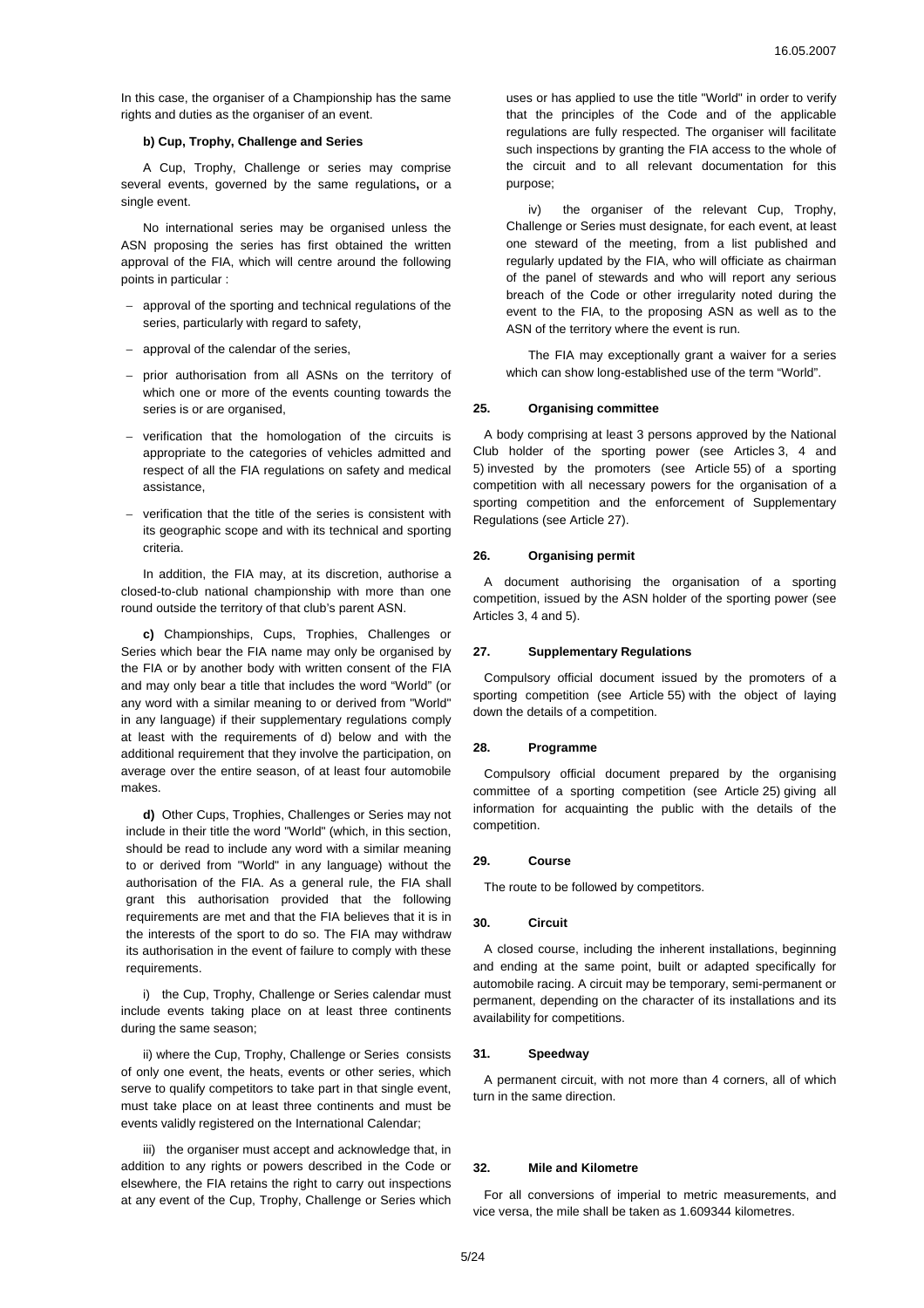## **33. Record**

A best result obtained in particular conditions prescribed by the regulations (see hereafter Appendix D, regulations for records).

### **34. Local record**

A record established on a permanent or temporary track approved by the ASN whatever the nationality of the competitor.

### **35. National record**

A record established or broken in conformity with the rules established by an ASN on its territory or on the territory of another ASN with the prior authorisation of the latter. A national record is said to be a class record if it is the best result obtained in one of the classes into which the types of cars eligible for the attempt are subdivided, or an absolute record if it is the best result, not taking the classes into account.

## **36. International record**

By International record is meant the best performance accomplished in a determined class or group (see Article 199). There are international records for automobiles, special vehicles and ground effect vehicles (see Article 199).

## **37. World record**

A record recognised by the FIA as the best performance achieved by an automobile irrespective of category, of class, of group, or any other means of subdivision.

#### **38. Holder of record**

If the record is one established in the course of an individual attempt, the holder is the competitor to whom permission to make the attempt was granted and who made a formal application for such permission.

If the record is one established in the course of a meeting the holder is the competitor (see Article 44) in whose name the vehicle with which the performance was achieved was entered.

#### **39. Start**

The start is the moment when the order to start is given to a competitor or to several competitors starting together (see Articles 89 to 96 which give starting regulations).

## **40. Control line**

Is a line, at the crossing of which a vehicle is timed.

### **41. Starting line**

Is the first control line, with or without timing (see Article 90).

#### **42.**

# **a) Finishing line**

Is the final control line, with or without timing.

## **b) Parc fermé**

This is the place to which the competitor is obliged to bring his car(s) as foreseen by the Supplementary Regulations.

Inside the parc fermé, only the officials assigned to surveillance may enter. No operation, checking, tuning or repair is allowed unless authorised by the same officials.

The parc fermé is compulsory in those competitions in which scrutineering is provided for.

The Supplementary Regulations of the competition shall specify the place where the parc(s) fermé(s) will be set up.

The parc fermé must be in close proximity to the finishing line/starting line, if such is provided for. At the end of the special stage covered, the area between the finishing line and the parc fermé entrance shall be placed under the parc fermé regulations.

The parc fermé shall be of adequate dimensions and well closed off to ensure that no unauthorised persons may gain access while cars are in the enclosure.

The surveillance shall be carried out by officials appointed by the organisers.

These officials are responsible for the operation of the parc fermé and only they are authorised to give orders to the competitors.

The control areas of rallies will be considered as a parc fermé. No repairs or assistance may take place within the control area.

### **43. Handicap**

A method laid down in the Supplementary Regulations of a competition with the object of equalising as far as possible the chances of the competitors.

#### **44. Competitor**

Any person or body accepted for any competition whatsoever, and necessarily holding a competitor's licence issued by their parent ASN (see Articles 108, 110).

#### **45. Driver**

Person driving an automobile in any competition whatsoever and necessarily holding an FIA driver's licence issued by their parent ASN (see Articles 108, 110).

#### **46. Passenger**

A person, other than the driver, conveyed on an automobile and weighing with personal equipment not less than 60 kg.

### **47. Licence**

a) A licence is a certificate of registration issued to any person or body (drivers, entrants, manufacturers, teams, race officials, organisers, circuits etc...) wishing to participate or taking part, in any capacity whatsoever, in competitions or record attempts governed by the present Code. The licence-holder is deemed to be acquainted with the texts of the present Code, and must comply with its provisions. The principle that will apply in all cases is that any applicant who qualifies for a licence within the terms of the present Code and the applicable sporting and technical rules shall be entitled to such a licence.

No one may take part in a sporting event, set or break a record, if he does not possess an FIA licence issued by his parent ASN, or an FIA licence issued by an ASN other than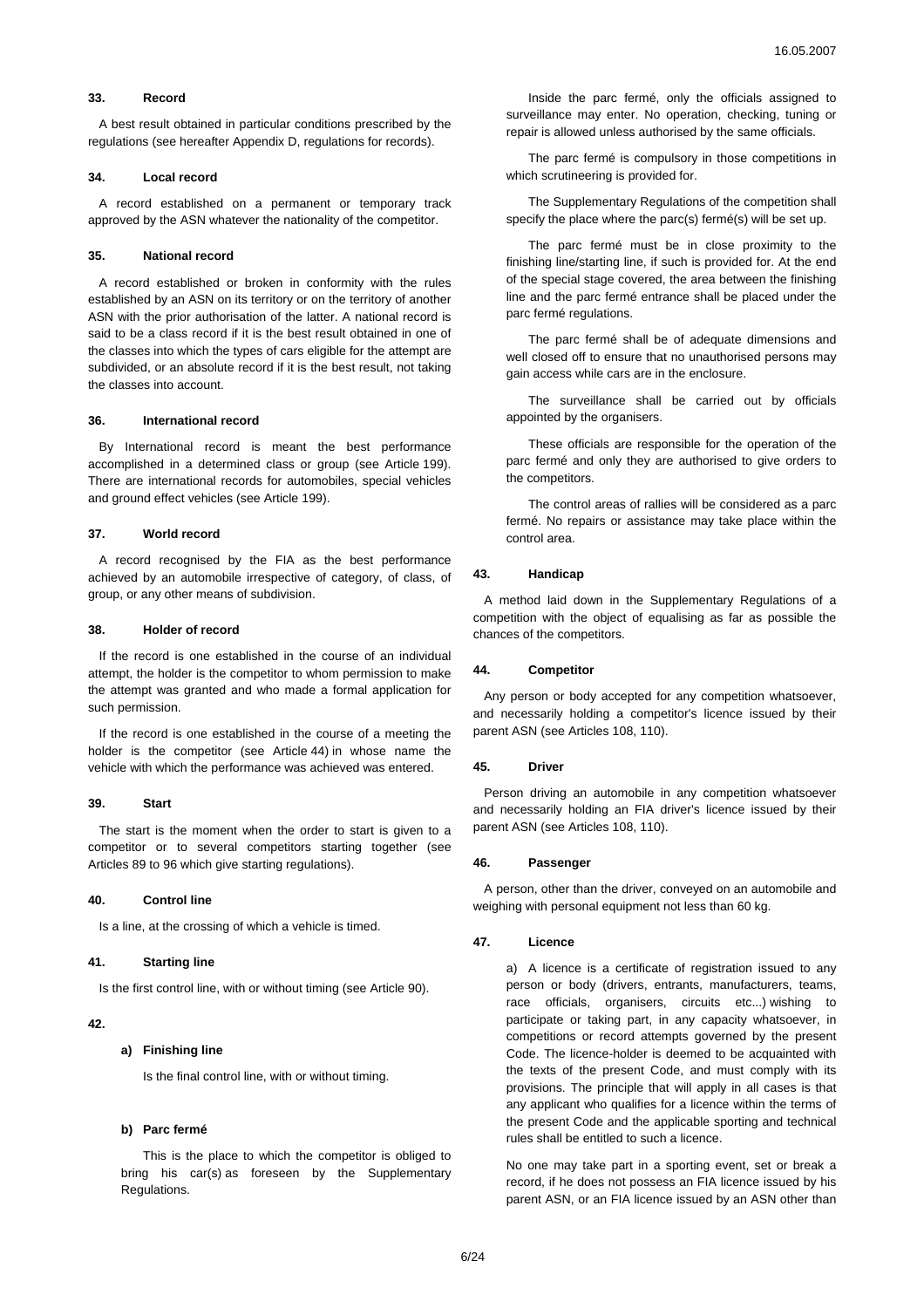his parent ASN with the consent of his parent ASN (see Article 110).

A parent ASN is the ASN of the country of which the licence-holder is a national. In the case of a professional competitor or driver as defined by article 18 of the present Code, a parent ASN may also be the ASN of the E.U. country of which the licence-holder is a bonafide permanent resident.

An FIA international licence issued by an ASN is valid for international events appropriate to the level of such licence provided that they are entered on the International Sporting Calendar. No licence-holder may participate in an international event if it is not entered on the International Sporting Calendar.

The FIA licence must be renewed annually from the 1st of January of each year.

Each national Automobile Club shall issue licences in compliance with the FIA regulations.

The licence can be issued under a pseudonym, but no one may make use of two pseudonyms.

A charge may be made for the issue or the renewal of a licence.

A national Automobile Club can issue a licence to a foreigner belonging to a country not yet represented on the FIA with the FIA's prior agreement. A list of licences issued under these conditions shall be kept at the Secretariat of the FIA.

Each Club or Association must, at the time of its admission to the FIA, undertake to recognise and keep a register of licences thus issued.

The International Super Licence is drawn up and issued by the FIA to those candidates who are already holders of a national licence and who apply for it. It is compulsory for certain FIA International Championships under the conditions specified by each set of regulations. To this effect the candidates for an FIA Super Licence must complete and sign the relevant application form. It must be renewed every year. The FIA reserves the right to refuse the issuing of a Super Licence and shall give reasons for any such refusal. The Super Licence document remains the property of the FIA which will deliver it to each holder. The suspension or withdrawal of a licence resulting from a sanction excludes its holder from the FIA Championships for the duration of such suspension or withdrawal.

b) National licences issued by an E.U. ASN or ASN of a comparable country by decision of the FIA, to professional competitors or drivers, as defined by article 18 of the present Code, will allow their holders to take part in national events taking place in E.U. countries (or comparable country by decision of the FIA) without the need for special authorisation. Such national competition licences will feature an E.U. flag.

Each E.U. ASN or ASN of a comparable country by decision of the FIA will ensure that insurance arrangements take these regulations into account.

Such a professional competitor or driver will be subject to the jurisdiction of the ASN of the country where he is competing, and to that of the ASN which issued his licence.

Any decision to suspend such a licence will be published in the FIA Official Motor Sport Bulletin.

# **48. Licence-holders' register**

The list held by an ASN of those persons to whom this ASN has issued either a competitor's or a driver's licence.

### **49. Licence number**

The numbers allotted annually by an ASN to the competitors or to drivers entered on its register.

### **50. Exclusion**

Exclusion forbids the person concerned to take part in any particular competition, or in several sporting competitions of a same meeting.

### **51. Suspension**

A person or body shall be said to be suspended when they have for a certain period been forbidden to take part in any competition either within the territory of the ASN which has pronounced the sentence of suspension or in that of any country acknowledging the authority of the FIA (see Articles 170 and 182).

## **52. Disqualification**

A person or body shall be said to be disqualified when they have been definitively forbidden to take part in any competition whatsoever except as regards cases provided for under Articles 170 and 182.

## **CHAPTER III**

### **COMPETITIONS - GENERAL CONDITIONS**

### **53. General application of the Code**

All competitions and all attempts at national, international and world records promoted in a country represented on the FIA are governed by the present Code.

Closed competitions and attempts at local records are, however, governed by the national competition rules. In those countries where no national competition rules are published, the present Code shall be enforced.

# **54. Competition promoted in a country not represented on the FIA**

A competition shall not be promoted in a country not represented on the FIA unless a special permit has been granted by the FIA for such a competition.

## **55. Promotion of competitions**

In every country a sporting competition may be organised :

a) by the national automobile club holder of the sporting power (see Articles 3, 4 and 5);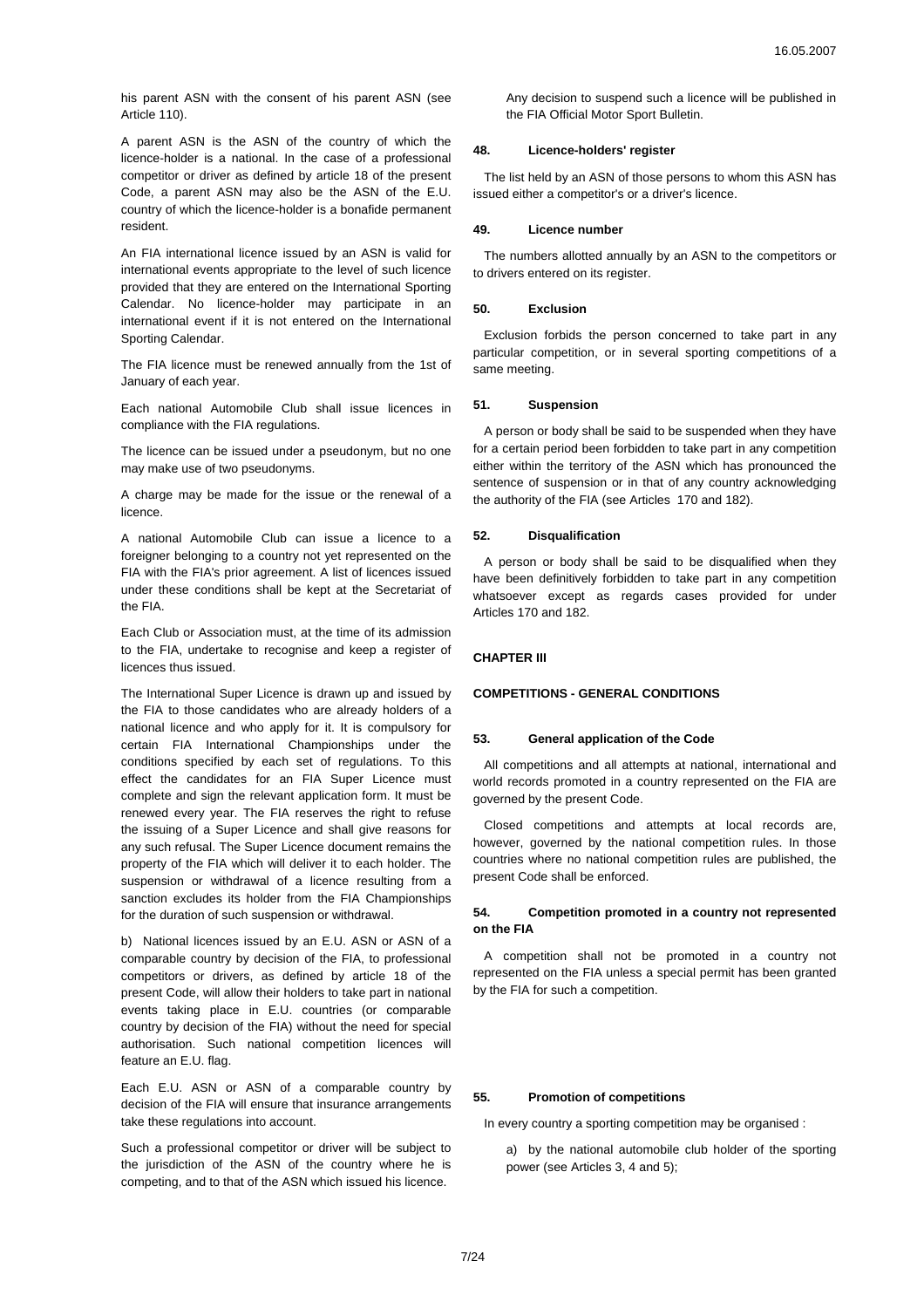b) by an automobile club, or exceptionally by another qualified sporting group provided this club or association holds the necessary permit (see Article 61).

# **56. Official documents**

For all sporting competitions official documents must be drawn up, among which must always figure the Supplementary Regulations (see Article 27) and a programme (see Article 28). If any condition contained in these official documents is contrary to the present Code, it shall be null and void.

# **57. Statement to be made on all documents concerning a competition**

All Supplementary Regulations, programmes, and entry forms relating to any competition shall clearly bear the following statement : "Held under the present Code and under the National Competition Rules of ... (name of ASN concerned or of its authorised representative)". In those countries where no national competition rules are published, the statement shall be reduced to : "Held under the present Code".

# **58. Acquaintance with and submission to the regulations**

Every person, or group of persons, organising a competition or taking part therein :

1) Shall be deemed to be acquainted with the statutes and regulations of the FIA, this Code and the national regulations.

2) Shall undertake to submit themselves without reserve to the above and to the decisions of the sporting authority and to the consequences resulting therefrom.

In case of non-compliance with these provisions, any person or group which organises a competition or takes part therein, will have the licence which has been issued to them withdrawn, and any manufacturer shall be excluded from the FIA Championships on a temporary or permanent basis. The FIA will state reasons for its decisions. If a car is found not comply with the technical regulations, it shall be no defence to claim that no performance advantage was obtained.

## **59. Unauthorised competitions**

Any proposed competition not organised in conformity with this Code or with the rules of the appropriate ASN shall be prohibited by that ASN.

If such a competition is included in a meeting for which a permit has been granted, the permit shall be null and void. The provisions of Article 58 are applicable to any licence-holder taking part in such competitions.

### **60. Postponement or cancellation of a competition**

A meeting or a competition forming part of a meeting shall not be postponed or cancelled unless provision for doing so has been made in the supplementary regulations, or unless the stewards have decided to postpone them for reasons of force majeure or safety (see Article 141).

In case of cancellation or postponement for more than 24 hours, entry fees shall be returned.

## **CHAPTER IV**

# **SPORTING COMPETITIONS - ORGANISATIONAL DETAILS**

## **61. Necessary organising permit**

No competition shall be held in any country affiliated to the FIA without an organising permit (see Article 26) issued by the competent sporting authority, i.e. by the ASN holding the sporting power (see Articles 3, 4 and 5).

#### **62. Application for an organising permit**

Every application for an organising permit shall be sent to the competent sporting authority (see Article 61) at least one month prior to the date of the proposed meeting, with the following information :

1) The names and qualifications of the persons proposed to form the organising committee (see Article 25) and the address of this committee;

2) A draft of the Supplementary Regulations (see Articles 27 and 65) applicable to each competition of the meeting.

In the case of the competent sporting authority having fixed a fee beforehand for the issue of an organising permit, application must be accompanied by that fee, which will be reimbursed if the permit is not granted.

## **63. Issue of organising permit**

In every country, the competent sporting authority shall issue, if deemed advisable, the organising permits on special forms (see Article 61) but an ordinary letter approving the Supplementary Regulations (see Articles 27 and 65) may take the place of the organising permit. The principle that will apply in all cases is that any holder of an organiser's licence who makes an application for an organising permit shall be entitled to have that permit granted if he meets the criteria set out in this Code and the applicable sporting and technical rules.

### **64. Respect of laws and regulations**

A competition may be held either on a road or on a circuit, or on both, but no permit shall be granted by the competent sporting authority (see Article 61) unless the organising committee (see Article 25) undertakes to obtain the relevant permission from the competent local authorities.

Note 1 : Competitions taking place on public roads open to normal traffic must conform to the Road Traffic Regulations of the country in which they take place. Penalties for violations of this regulation will be left to the discretion of the stewards.

Note 2: Competitions organised on a speedway, shall be subject to all the rules of the present Code, but may also be subject to supplementary regulations governing the driving of racing cars on speedways and specially established for that purpose.

Publication of the regulations :

The regulations of the various FIA Championship events should reach the FIA Secretariat at least one month prior to the closing date for entries, except as regards rallies for which the time limit is two months.

**65. Main information to be included in Supplementary Regulations**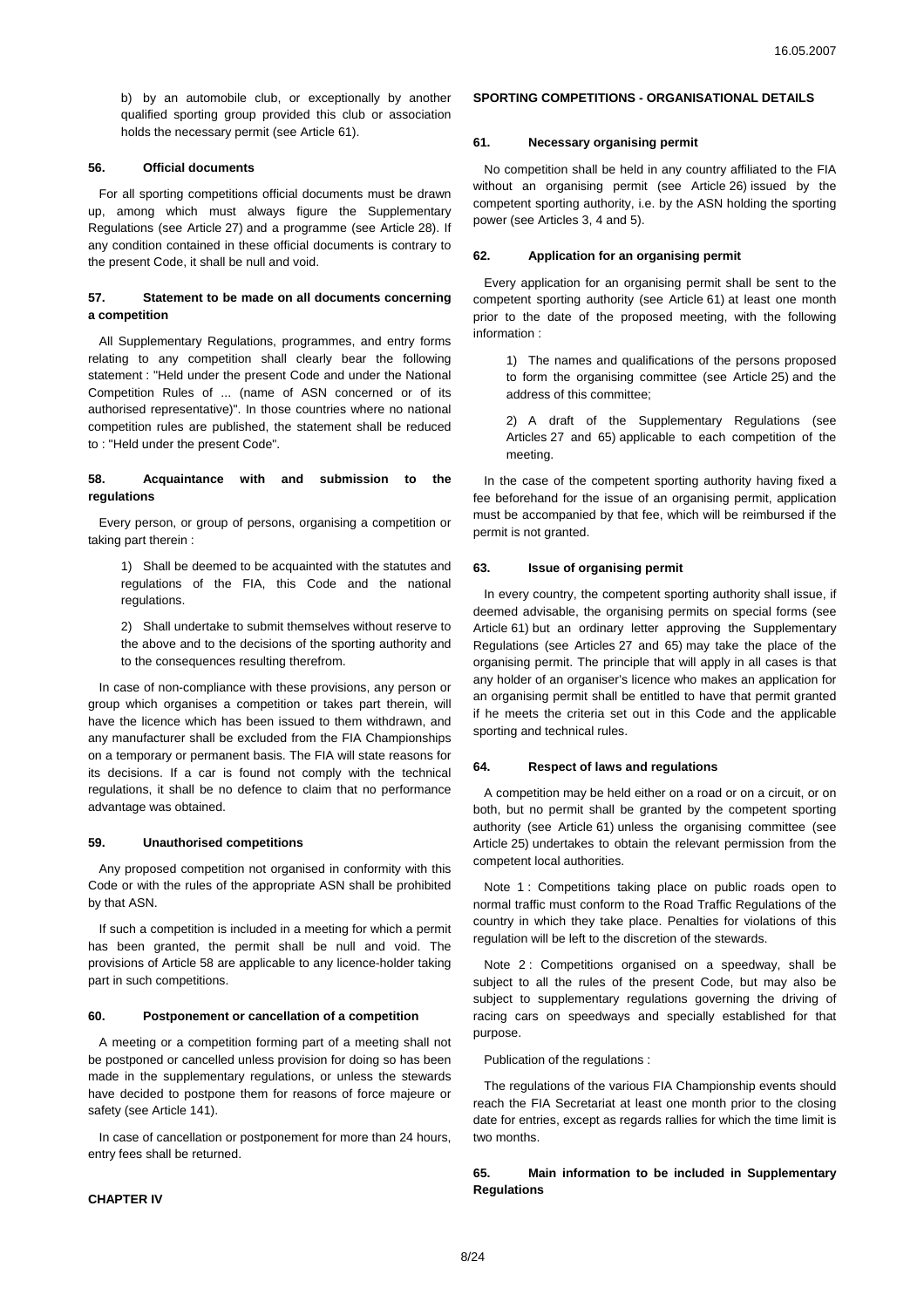a) Nomination of the organiser(s) (see Article 55);

b) The name, nature and definition of the proposed competition(s) (see Articles 17 to 21);

c) A statement that the meeting is to be held under the present Code and under national rules if they exist;

d) Composition of the organising committee (see Article 25) and address of that committee;

e) Place and date of the meeting;

f) A full description of the proposed competition (length and direction of the course, classes and categories of vehicles admitted, fuel, restriction in the number of competitors, if such limitation exists, etc.);

g) All useful information concerning entries (address where they are to be sent, dates and hours of opening and closing, amount of fee, if such exists (see Articles 70 and 71);

h) All relevant information concerning insurance;

i) The dates, times and nature of starts, with indication of handicaps, if any;

j) Reminder of clauses of the present Code, especially as regards compulsory licences (see Articles 44, 45 and 108), signals (see Appendix H), protection against fire (see Article 128);

k) Manner in which arrivals will be checked, and in which classification shall be established;

l) A detailed list of prizes assigned to each sporting competition;

m) A reminder of the clauses of the present Code concerning protests (see Articles 172, 173, 174);

n) The names of the stewards of the meeting and of the clerk of the course.

#### **66. Amendments to Supplementary Regulations**

No amendments shall be made to the Supplementary Regulations after the beginning of the period for receiving entries, unless unanimous agreement is given by all competitors already entered, or by decision of the stewards of the meeting for reasons of force majeure or safety (see Article 141).

#### **67. Main information to be included in the programme**

a) A statement that the meeting is to be held under the present Code and under the national rules if such exist;

b) Place and date of the meeting;

c) A short description and the time table of the proposed competitions;

d) Names of competitors and drivers with the numbers allocated for their cars (if pseudonyms are used, they must appear between inverted commas).

- e) The handicap, if any.
- f) A detailed list of prizes assigned to each competition.

g) The names of the stewards of the meeting and of the clerk of the course.

#### **68. Entries**

An entry is a contract between a competitor and the organising committee (see Article 25). It can be signed by both parties or result from an exchange of correspondence. It compels the competitor to take part in the competition in which they have accepted to run, except in case of duly established force majeure. It binds the organising committee to fulfil, towards the competitor, all the particular conditions of the entry, with the only reservation that the competitor has made every effort to take part faithfully in the competition concerned.

#### **69. Respect of entries**

Any contention between a competitor and the organising committee regarding an entry shall be judged by the sporting authority (see Article 25), having approved the organising committee, without prejudice to the right of appeal in the case of a foreign competitor. If the judgment cannot be pronounced before the date of the competition concerned, any competitor who, having been entered, or any driver who, having accepted to take part in that competition, does not run, then they will be immediately suspended internationally (temporary withdrawal of their licence), unless they pay a deposit, the amount of which shall be fixed in each country by the competent sporting authority. The payment of the deposit does not imply that a competitor or a driver may substitute one competition for another (see Article 124).

## **70. Receipt of entries**

Once the competent sporting authority has issued a permit for a meeting the organisers may receive entries. Final entries shall be made in writing on the proper form supplied by the organising committee which shall provide for a statement of the name and address of the entrant and of the drivers nominated, if necessary, together with licence numbers of the entrant and drivers.

The Supplementary Regulations may, however, provide for an additional period of time for the nomination of drivers.

If an entry fee is provided for in the Supplementary Regulations (see Article 65g), any entry not accompanied by this fee shall be null and void.

Competitors and drivers who wish to take part in an international competition organised abroad can only do so with the approval of their own ASN.

This authorisation shall be given by the ASN concerned in such form as they might deem convenient, by stamping the entry form, issuing the competitor and/or driver a special permit for a specific event, or a more general permit (for one or several countries, for a given period or for the whole period of validity of the licence concerned).

Should an organiser accept the entry of a foreign competitor and/or driver who has no authorisation from the ASN which issued them with their licence or licences, that organiser would be committing an infringement which, when known to the FIA, would entail such fine as the FIA may deem to impose.

Authorisations granted by ASNs to take part in events abroad :

It should be noted that authorisations may only be given by ASNs to their licence-holders for declared races entered on the FIA International Sporting Calendar.

#### **71. Closing of entries**

Dates and times for the closing of entries must be mentioned in Supplementary Regulations (see Article 65g). As regards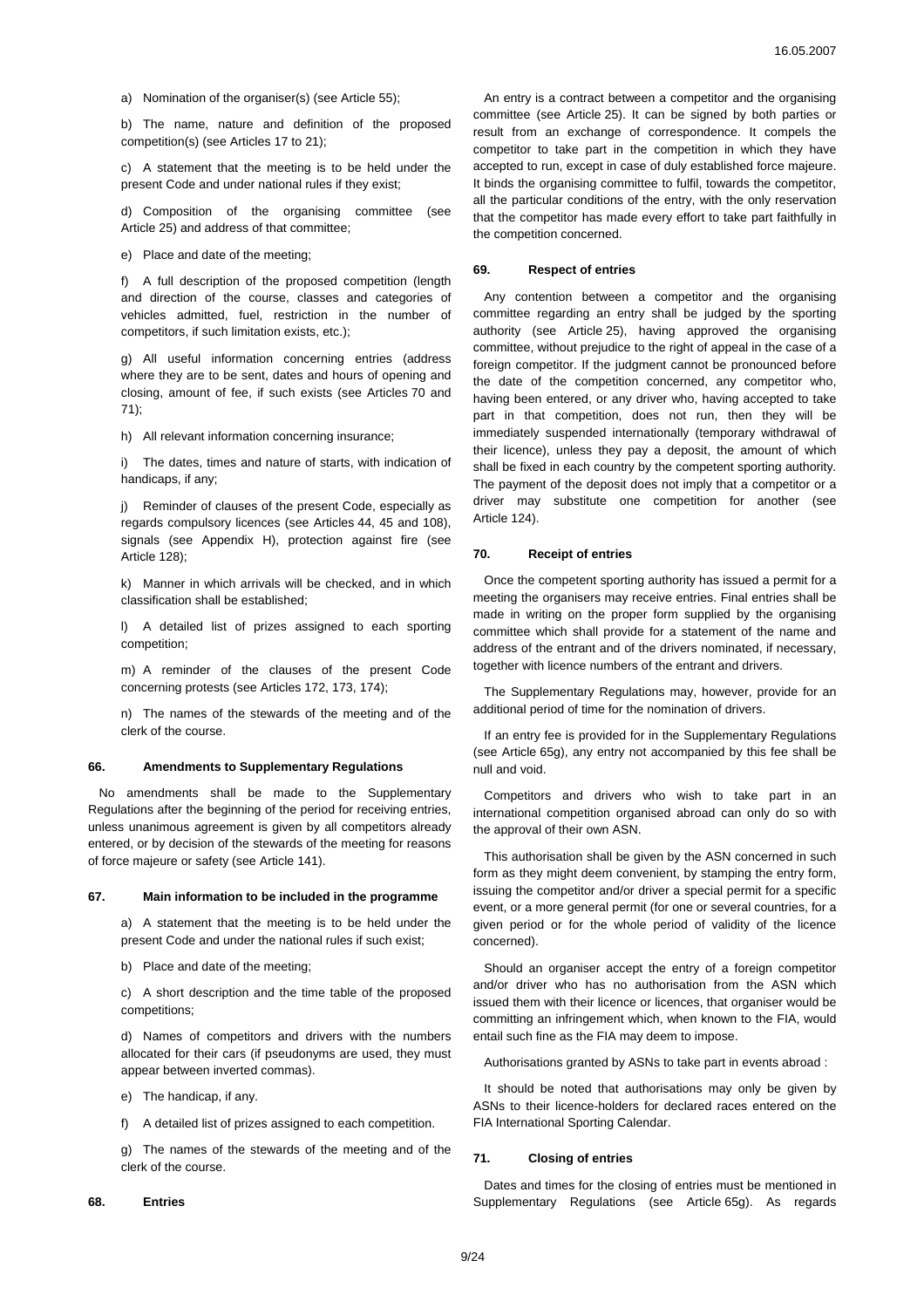international competitions, closing of entries must take place at least 7 days prior to the date fixed for the meeting. For other competitions, the time limit may be reduced to 3 days, but never less.

## **72. Entry made by facsimile**

Entries may be made by facsimile or by any other electronic means of communication provided it is dispatched before the time limit fixed for the closing of entries and that it is confirmed by a letter mailed at the same time accompanied, if need be, by the entry fee.

The time of sending shown on the electronic communication (e.g. facsimile, email, etc) will be used as conclusive evidence.

## **73. Entry containing a false statement**

Any entry which contains a false statement shall be considered null and void and the entrant may be judged guilty of improper conduct and moreover the entry fee may be forfeited.

#### **74. Refusal of entry**

In the case of an entry for an international competition being refused by the organising committee, the latter must notify the applicant of such refusal within 8 days of receipt of the entry and not less than 5 days before the competition stating the grounds for such a refusal. As regards other competitions, the national regulations may provide other terms as far as the notification of a refusal is concerned.

# **75. Conditional entries**

Supplementary Regulations may provide that entries shall be accepted under certain well specified conditions as for instance in the case of a limitation in the number of starters, when a vacancy occurs among the other competitors entered. A conditional entry must be notified to the interested party by letter or telegram sent off at the latest on the day following the closing of entries, but the competitor entered conditionally is not subject to the conditions of Article 124.

## **76. Publishing of entries**

The organisers shall not enter on the programme or publish as entered the name of any competitor or driver in respect of whom they have not received a duly authorised entry form or nomination. Competitors entered conditionally (see Article 75) shall be designated as such when entries are published.

### **77. Acceptances**

Unless it has already been provided for in the Supplementary Regulations, should the number of entries received exceed the maximum number of competitors laid down in the Supplementary Regulations, those to be accepted shall be selected either according to the order of receipt of their entries, or by means of a ballot, or by another means determined by the ASN competitions committee.

#### **78. Nomination of reserves**

Should any competitor be eliminated in accordance with Article 77, they may be accepted as a reserve provided that the prior agreement of the organising committee has been obtained.

## **79. Entry of an automobile**

One and the same automobile shall not be entered more than once in the same competition.

In exceptional circumstances, an ASN may, on its territory, depart from this rule by authorising two entries of the same car in the same event, so long as it is driven only once by the same driver.

### **80. Official list of competitors**

The organising committee must send to the ASN, and make available to each competitor, the official list of competitors taking part in the competition at least 48 hours before the beginning of the meeting.

### **CHAPTER V**

### **COURSES – AND CIRCUITS**

#### **81. International courses**

When the course of a competition traverses the territory of several countries, the organisers of this competition must first obtain through their own national Automobile Club the consent of each national Automobile Club of the countries traversed.

The national Automobile Clubs of the countries through which the course of the event runs will retain the sporting control over the whole of the course within the limits of their territory, it being understood however that the final approval of the results of the event will be granted by the national automobile club to whom the organisers are answerable (see Article 55).

### **82. Approval of courses**

The selection of any course shall be approved by the ASN and with the request for such approval a detailed itinerary giving the exact distances to be covered shall be submitted.

#### **83. Measurement of distances**

For competitions other than record attempts, distances up to 5 kilometres shall be measured along the centreline of the course by a qualified surveyor. Distances over 5 kilometres shall be determined by the official road markings or by means of an official map to a scale not less than 1 :250,000.

#### **84. International licence for a circuit or course**

Application must be made by an ASN, to the FIA, for an international licence for a permanent or temporary circuit or course, if a race or a record attempt is envisaged.

The FIA may license a circuit for automobile races or a course for record attempts.

The FIA, after consulting with the competent national sporting authority (see Articles 3, 4 and 5), may refuse to grant or may withdraw a licence but shall state reasons for any such withdrawal or refusal.

# **85. National licence for a circuit or course**

An ASN may similarly grant a national licence for a circuit or course on the conditions laid down in the last paragraph of Article 86.

#### **86. Information to be given on course or circuit licences**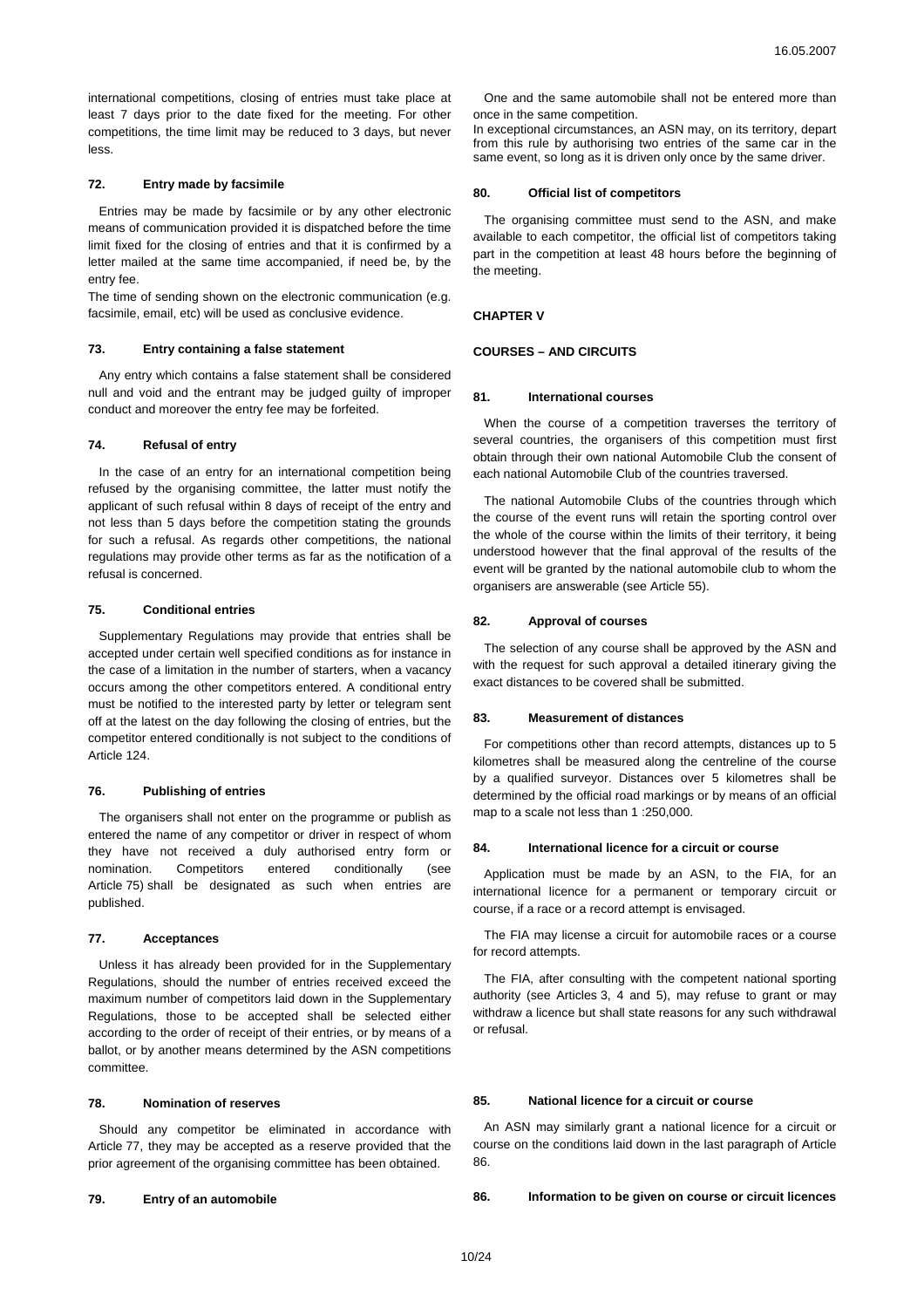A licence granted by the FIA shall state the length of the course or circuit and, in the case of a race circuit, a grade indicating the categories of racing cars for which the licence is valid (see Article6, Appendix O). If appropriate, it shall indicate whether the course or circuit is approved for attempts at international or world records.

A licence granted by an ASN shall state the length of the course or circuit and whether it is approved for attempts at national records. It will also contain any rules specific to the course or circuit, which competitors are expected to know and are required to obey.

# **87. Conditions to be fulfilled for both permanent and temporary courses and circuits**

The conditions to be fulfilled in the case of both permanent and temporary courses and cicuits are as periodically laid down by the FIA.

#### **88. Display of a circuit licence**

A circuit licence, so long as it is in force, shall be displayed in a prominent position at the circuit.

#### **CHAPTER VI**

# **STARTS AND HEATS**

#### **89. Start :**

a) The start is the moment when the order to start is given to a competitor or to several competitors starting together. If timing is employed, this will commence at the start.

There are two sorts of starts :

- 1) The rolling start;
- 2) The standing start.

b) A competitor shall be deemed to have started at the moment when the order to start is given. Under no circumstances whatsoever shall this signal be repeated (see also Article 93).

c) For all competitions other than record attempts, the Supplementary Regulations shall define the nature of the start (see Articles 91 and 92).

## **90. Starting line :**

a) In all record attempts and in competitions with a rolling start, the starting line is the one which, when crossed, starts the timing of the vehicle(s).

b) In competitions with a standing start, the starting line is the line in relation to which the position of each vehicle (and if necessary of each driver) is fixed, prior to the start.

Supplementary Regulations (see Article 27) shall define the relative positions of all vehicles and the method by which these positions are determined.

Start from the pits :

Starting line before the pits : Once the starting signal is given, a driver will be considered as having completed one lap, the first time they pass the starting line.

Starting line after the pits : Once the starting signal is given, a driver will be considered as having completed one lap, the second time they pass the line.

#### **91. Rolling start**

A rolling start occurs when the vehicle is moving at the moment when the timing begins.

For a rolling start, competitors may be led by a starter in a pace car until the starting signal is given, at which point, the event will be considered to have started.

#### **92. Standing start**

A standing start occurs when the vehicle is stationary at the moment when the order to start is given.

a) For a record attempt with a standing start, the vehicle must be stationary with that part which operates the timing not more than 10 cm behind the starting line. The engine of the vehicle shall be running before the start.

b) For all other competitions with a standing start, the Supplementary Regulations shall stipulate whether, before the starting signal is given, the engine shall be running or stopped.

c) For vehicles starting singly or in line abreast :

If timing is done by automatic timing machines, the vehicle or vehicles shall be placed before the start as defined above for record attempts with a standing start;

If timing is done by means of a watch or with a timing apparatus not triggered automatically, the vehicle or vehicles shall be placed before the start with that part of the front wheels touching the ground placed on the starting line.

d) Whatever the starting positions relative to the starting line the Supplementary Regulations lay down for the vehicles, the timing shall begin when the signal to start is given. From then on, if the race is on a closed circuit, as from the end of the first lap each vehicle, will be timed as it crosses the check line drawn in front of the timekeepers post, unless the Supplementary Regulations dictate otherwise.

e) After final publication of the starting grid, the places of any non-starters shall be left empty, the other competitors retaining their published positions on the grid.

### **93. Starter's orders**

Competitors and vehicles are under the orders of the starter from the moment the flag is raised until the moment the flag is dropped.

The movements of the flag may be accompanied or replaced by any other conventional signal.

Any competitor not coming under starter's orders with his car in time shall be deemed to be a non-starter.

In any international speed event with a lined-up start, the starter shall be the clerk of the course or the race director unless either appoints another official to carry out this function.

#### **94. Penalty for false start**

A false start occurs when, before the appropriate signal is given, a competitor under the starter's orders moves forward from the prescribed position.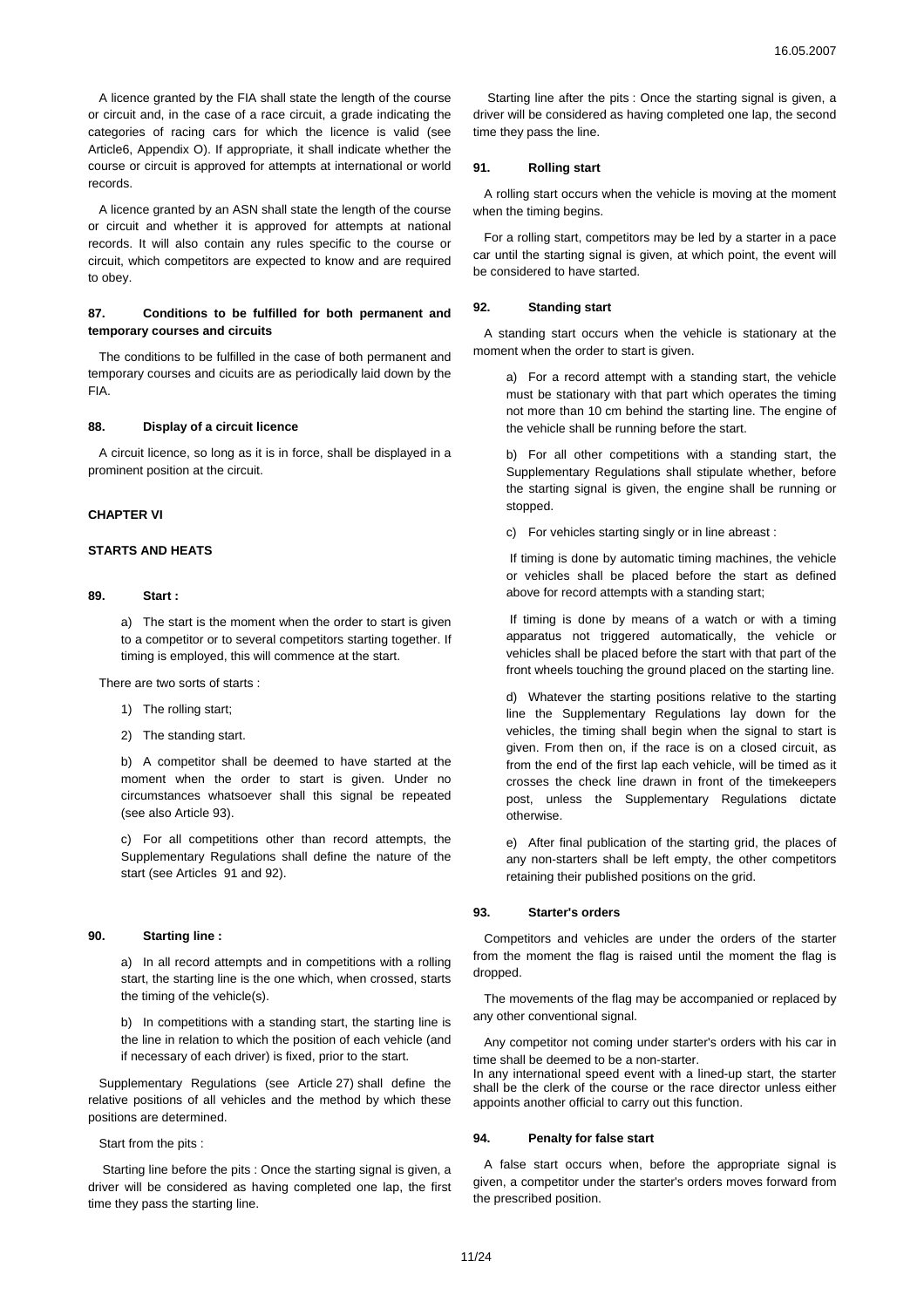In the case of a grouped start, any driver who makes a false start shall be penalised by the addition of one minute to the time taken by them to complete the course of the race. This penalty shall be immediately notified to their pit.

In the case of a single start without automatic timing, any competitor having made a false start shall be penalised by one second added to the time taken by them to complete the prescribed course.

If laid down in the Supplementary Regulations, the stewards of the meeting shall have the power to increase the abovementioned penalties, and/or apply other penalties (e.g. stop/go, drive through, etc),but only within the limits previously fixed in the Supplementary Regulations.

## **95. Start line judges**

One or several judges may be appointed by the organising committee of a race to supervise the starts. Start line judges shall immediately indicate to the clerk of the course any false starts which may have occurred.

### **96. Heats**

A competition may be started in heats, the composition of which must be determined by the organising committee and be published in the programme. The composition of these heats may be modified if required, but only by the stewards.

## **97. Dead Heats**

In the case of a dead heat the competitors shall either share the prize allotted to their place in the classification, and the following available prize or prizes, or, if all the competitors agree, the stewards may authorise a further competition restricted to the competitors concerned, and impose conditions therefor, but in no case whatsoever shall the first competition be re-run (see Article 178).

# **CHAPTER VII**

# **RECORDS - GENERAL CONDITIONS**

#### **98. Jurisdiction**

An ASN shall adjudicate upon all claims to records made within its territory.

The FIA shall adjudicate upon all claims to international or world records, which claims shall be submitted to it by the appropriate ASN.

## **99. Vehicles eligible to establish records**

Each one of the international records may be established only by a land vehicle in compliance with Article 13 (see Article 199).

# **100. Records recognised**

The only records recognised shall be local records (see Article 34), national records (see Article 35), international class records (see Article 36), world records (see Article 37) and the outright world land speed record.

One same record may be recognised in several of the abovementioned categories.

No distinction is made between records on the circuits and records on the road.

### **101. Automobile records restricted to their own class**

An automobile having established or broken a record in its own class may thereby break the world record, but cannot beat the same record in any superior class.

#### **102. Periods and distances recognised**

Only such periods and distances for national records, for international class records and for world records as are laid down in Appendix D shall be recognised.

An ASN is permitted to recognise any kind of local record.

No competition against the clock under the name of 'Kilometre Speed Trial' or 'Mile Speed Trial' or any similar appellation shall be authorised unless all the conditions laid down in these Regulations for attempts at records over these distances are fully observed.

## **103. Records established during a race**

No record made during a race shall be recognised.

#### **104. Attempts at records**

Conditions under which record attempts shall be made are mentioned in detail in Appendix D.

## **105. Conditions for the recognition of international or world records**

An international record or a world record cannot be recognised unless the attempt has taken place in a country represented on the FIA, or by way of exception, in a country not represented but with the special permit mentioned in Article 54.

The performance must represent, in comparison with the old record, an improvement of at least 1 per cent of the average speed expressed in miles per hour or kilometres per hour. In no case may an international record or a world record be recognised unless the attempt has taken place on a course approved by the FIA.

### **106. Registration of records**

Each ASN shall keep a register of all records established or broken within its territory and shall on request issue certificates of national or local records for which a fee will be payable to the ASN.

The FIA will keep a register of international records in each class and a register of world records and will on request issue certificates of those records for which a fee will be payable to the FIA.

The amount of fees payable to the ASN or to the FIA will be fixed each year by the FIA.

#### **107. Publication of records**

Pending the formal recognition of a claim to a record, the result of an attempt may not be advertised (see Article 131) unless the following words are added, in easily readable characters "Subject to confirmation". Disregard of this rule shall automatically entail the non-recognition of a claim to a record without prejudice to any further penalty that may be inflicted by the competitions committee of the appropriate ASN.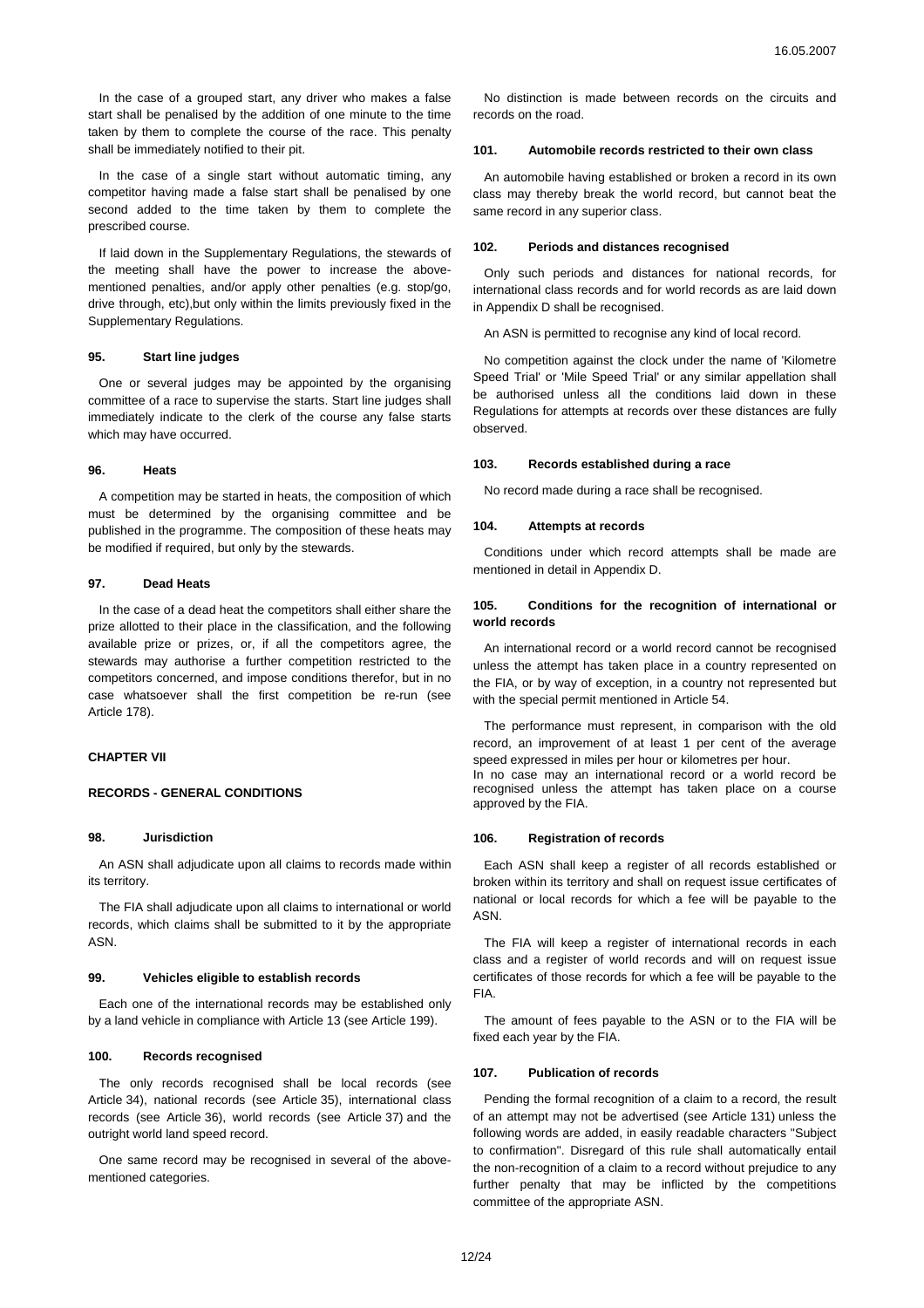### **CHAPTER VIII**

## **COMPETITORS AND DRIVERS**

### **108. Registration of competitors and drivers**

Any person wishing to qualify as a competitor or as a driver, as defined in Articles 44 and 45, shall make a formal application for a licence to the ASN of the country of which they are a citizen (see Article 47).

If the driver enters the car, then they are also the competitor and must hold the two corresponding licences (see Article 109).

## **109. Issuing of licences**

Certificates of registration drawn up in accordance with a model approved by the FIA, bearing the name of the ASN and termed either 'Competitor's licence' or 'Driver's licence' may be issued by the ASN (see Article 113).

Two different kinds of FIA international licences have been established i.e.

- − competitor's licence;
- − driver's licence.

Each ASN is authorised to issue these licences as specified under Article 110. An ASN may also issue national licences, the model of which may be chosen by that ASN. It may use for that purpose the FIA licences by adding an inscription which will restrict the validity to its country only, or to a specific category of sporting event.

## **110. Right of issuing licences**

Each ASN shall be entitled to issue licences

1) to its nationals;

2) to the nationals of other countries represented on the FIA, in compliance with the following statutory conditions :

a) that their parent ASN gives its prior agreement to the issuing which may only take place once a year and in special cases;

b) that they can produce for their parent ASN (the country of their passport) a permanent proof of residence in the other country;

c) that their parent ASN has recovered the licence originally issued.

No person authorised by their parent ASN to apply for a licence from some other ASN shall hold a licence from their parent ASN valid for the current year.

Exceptionally bona fide students at an ASN recognised competition driving school may take part in up to two national events organised by that school on the strict condition that they have the agreement of both their parent ASN and the host ASN. In such cases their original licence must be lodged with the host ASN who will then issue a suitable licence for the event. This licence will be exchanged for their original licence at the conclusion of the event(s).

If for very special reasons however, a licence-holder wishes to change the nationality of his licence during the current year, he would only be able to do so after having obtained his parent ASN's consent and once his old licence has been taken back by his parent ASN.

An ASN may also grant a licence to a foreigner belonging to a country not yet represented on the FIA but only on condition that the FIA is immediately informed of the intention to do so, in which case the FIA will at once state if there is any reason why such a licence should not be granted. An ASN shall advise the FIA of any refusal on its part to comply with a request of this nature.

**111.** A person having a licence of a different ASN from that of his parent ASN will be able to take part with this licence in national events taking place on the territory of his parent ASN, according to the conditions set by the parent ASN.

#### **112. Nationality of a competitor or driver**

As far as the application of this Code is concerned, every competitor or driver who has obtained their licence from an ASN takes the nationality of that ASN for the period of validity of that licence. All drivers, irrespective of the nationality of their licence, participating in any FIA World Championship event, shall retain the nationality of their passport in all official documents, meetings, information bulletins and prize-giving ceremonies.

## **113. Refusal of licence**

An ASN or the FIA may refuse to issue a licence to an applicant who does not meet the national or international criteria applicable to the licence applied for. The reasons for any such refusal shall be stated.

### **114. Period during which a licence is valid**

Licences shall expire on the 31st of December each year.

#### **115. Fee chargeable for a licence**

A fee may be charged by an ASN for the issuing of a licence, and that fee shall be fixed each year by the ASN with the approval of the FIA.

## **116. Validity of licence**

A competitor's or driver's licence issued by an ASN shall be valid in all countries represented on the FIA and shall entitle the holder to enter or drive in all competitions organised under the control of the ASN which issued the licence, and also in all competitions appearing on the International Sporting Calendar, subject to the conditions mentioned in Articles 70 and 74 concerning the approval of the ASN.

Moreover, for restricted competitions, the licence-holder must observe the special conditions contained in the Supplementary Regulations.

# **117. Production of licence**

A competitor or a driver at a meeting shall produce their licence, signed by the holder, on the request of a duly authorised official of that meeting.

# **118. Withdrawal of licence**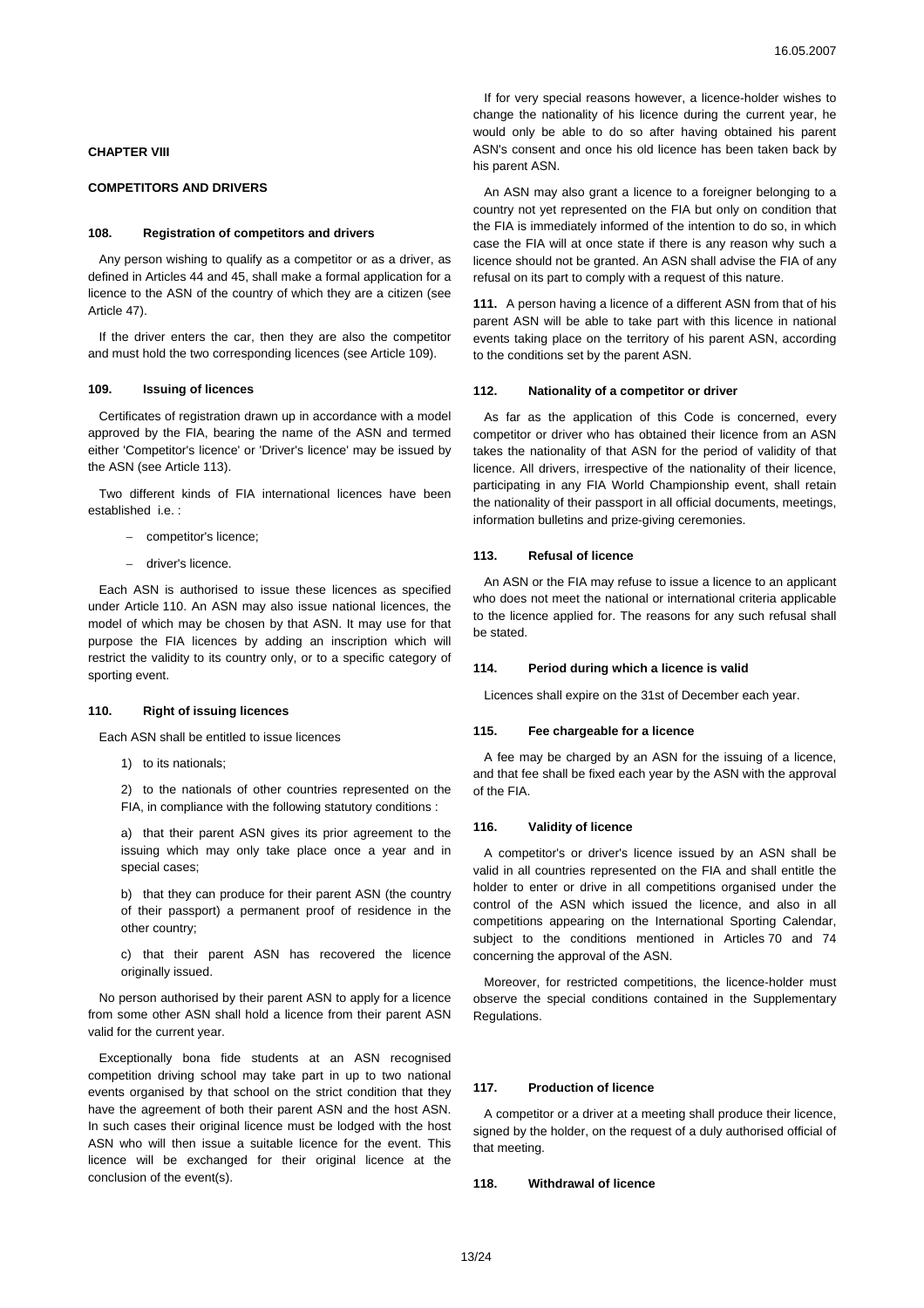Any person who shall enter for, drive in, officiate at, or in any manner whatsoever take part in a prohibited competition will be suspended by the ASN which has issued them with their licence.

Provided that the prohibited competition has been or is to be held outside the jurisdiction of such ASN, the two ASNs concerned shall agree as to the duration of the penalty and should they fail to so agree the matter shall be referred to the FIA for a reasoned decision.

## **119. Medical surveillance**

Every driver participating in full or simple international events must be able to show on request a medical certificate of aptitude in accordance with the requirements of Chapter II of Appendix "L" to the Code.

#### **120. Pseudonym**

If a licence is requested under a pseudonym, special application shall be made to the ASN concerned.

In such cases a licence will be issued in the assumed name if approved.

The licence-holder, for so long as they are registered under a pseudonym, shall not take part in any competition under any other name.

An alteration of a pseudonym shall necessitate the same procedure being followed as for the original name.

A person registered under a pseudonym shall not revert to the use of their own name until they have obtained a new licence under their own name from the ASN.

#### **121. Change of driver**

In a competition other than an attempt at a record, a change of driver shall be permitted only if the Supplementary Regulations make provision to that effect (see Article 27). After publication of the programme, such change shall require the approval of one of the stewards of the meeting (see Article 141).

### **122. Identification numbers**

During a competition each vehicle shall carry prominently displayed, one or more numbers or marks in conformity with the Supplementary Regulations (see Article 27).

#### **123. Joint responsibility of competitor and driver**

The entrant (see Articles 68 and 69) shall be responsible for all acts or omissions on the part of their driver, mechanic, or passengers, but each of these shall be equally responsible for any breach of this Code or of the national rules of the ASN concerned.

## **124. Unauthorised substitution of one competition for another**

Any competitor having entered themselves or any driver having undertaken to drive in any international or national competition who does not take part in that competition and takes part in another competition on the same day at some other place shall be suspended (temporary withdrawal of licence) as from the beginning of the latter competition, for such time as the ASN concerned may deem fit.

If the two competitions take place in different countries, the two ASNs concerned shall agree as to the penalty to be imposed and should the ASNs fail to agree, the matter shall be referred to the FIA whose decision thereon will be final.

### **125. Entries in international events**

Competitors are reminded that only those events appearing on the International Sporting Calendar published in the FIA Year Book or in FIA Bulletins are officially recognised.

Any competitor participating in a non-officially recognised event will be subject to the sanctions provided for in the present Code.

# **CHAPTER IX**

## **VEHICLES**

### **126. Classification of vehicles**

For all competitions other than record attempts, vehicles will be classified on the one hand by categories of vehicle (racing cars, sports cars, grand touring and touring cars) and on the other hand according to the engine cylinder capacity (see Appendix B, Article 199 and Appendix J, Article 251).

For record attempts, a distinction is made between cars with electric ignition, cars with compression ignition, turbine propelled cars (see Appendix B, Article 199, the classification by engine cylinder capacity of vehicles making an attempt at a record).

## **127. Dangerous construction**

The stewards of the meeting may exclude a vehicle whose construction is deemed to be dangerous (see Articles 141 and 145).

#### **128. Protection against fire**

In all vehicles which take part in competitions, there must be some form of protection between the engine and the driver's seat, suitable and sufficient, in the event of fire, for preventing the passage of flames.

#### **129. Suspension or disqualification of automobiles :**

## **a) Suspension or disqualification of a particular automobile :**

An ASN or the FIA may suspend, exclude or disqualify from one or more competitions a particular automobile as a result of a breach of this Code or of the national competition rules by the entrant or the driver or the manufacturer or their authorised representative.

An ASN may suspend or disqualify a particular automobile as a result of a breach of this Code or of the National Competition Rules by the entrant or the driver or the manufacturer or his accredited representative.

The suspension, if international, or the disqualification must be reported by the ASN to the FIA who will notify all other ASNs. These other ASNs must bar the vehicle in question from all competitions governed by them during the period of the sentence.

If the sentence of an ASN is declared against a vehicle belonging to another ASN, such sentence is subject to appeal to the FIA whose judgment shall be final.

## **b) Suspension or disqualification of an automobile make :**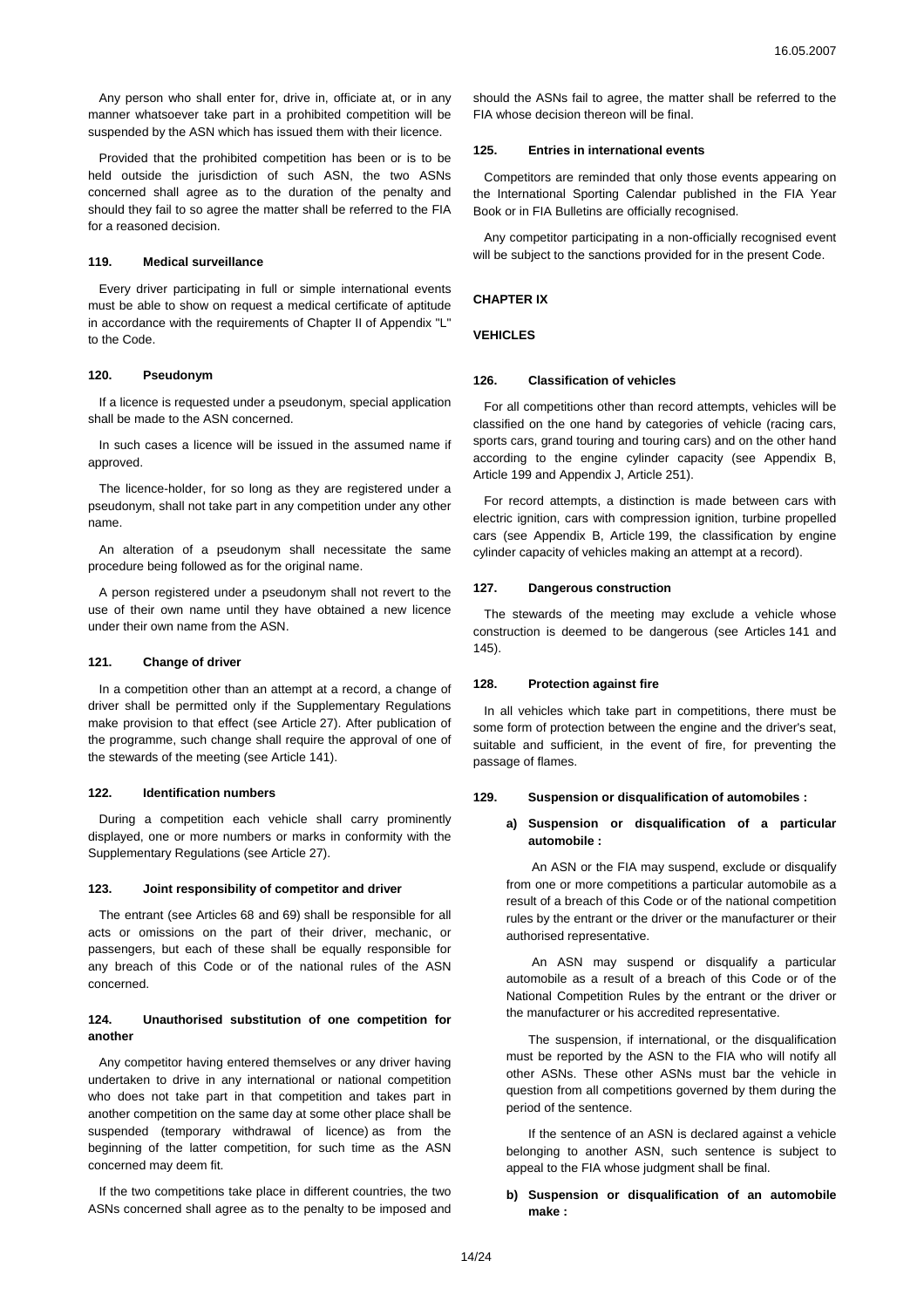An ASN may suspend a make of vehicle within its own territory for breach of this Code or of the national competition rules by the manufacturer or by their authorised representative.

If the ASN wishes this penalty to apply internationally or if it desires to disqualify the make in question, it must apply to the President of the FIA who will nominate an arbitration committee to decide upon the claim for suspension or disqualification.

The arbitration committee will consist of two members of the FIA who will name a third member by mutual agreement.

If these two members of the FIA cannot agree to the third member, such third member will be also nominated by the President of the FIA.

The arbitration committee will immediately report its findings to the FIA.

Should the arbitration committee decide against the ASN which requested that the penalty be international, that ASN may appeal to the International Court of Appeal.

If the arbitration committee judges in favour of the penalty being made to apply internationally, its decision will at once be communicated by the FIA to all ASNs, who must bar the make of automobile from all competitions held under their jurisdiction during the period of the penalty.

The judgment of the arbitration committee may be appealed against by the make penalised before the FIA through the ASN of the country to which the make belongs under the conditions laid down in Article 180 and subsequent Articles.

If the ASN of the country to which the make belongs is the ASN which has requested that the penalty which it has imposed be made international, that ASN cannot refuse to forward the appeal to the FIA.

#### **130. Advertising on cars**

Advertising on cars is free. The ASNs must specify the special conditions applicable to the events organised under their control. The Supplementary Regulations of an event must mention these special conditions as well as any legal or administrative regulations in force in the country of the event.

### **131. False advertising**

Any competitor or firm advertising the results of a competition or record attempt shall state the exact conditions of the performance referred to, the nature of the competition or record, the category, class, etc. of the vehicle and the position or the result obtained.

Any omission or addition calculated to raise doubts in the public mind may entail the infliction of a penalty on the person responsible for publishing the advertising.

No advertising regarding the winning of a FIA Championship, FIA Cup, FIA Trophy or FIA Challenge may be made before the termination of the last event of this Championship, Cup, Trophy or Challenge unless it includes the words : "subject to the official publication of the results by the FIA".

This rule also applies to a victory in an event of a FIA Championship, FIA Cup, FIA Trophy or FIA Challenge.

The FIA logo specific to the Championship, Cup, Trophy or Challenge concerned must be included in this advertising.

Any breach of this rule may entail a penalty imposed by the FIA on any competitor, automobile manufacturer, driver, ASN or company responsible for publishing the advertising.

Any protest or dispute as to the name to be given to a vehicle containing parts supplied by different makers will be submitted to a jury appointed by the ASN, if these makers are all established in the country of the ASN, or by the FIA if they belong to different countries. In the latter case the jury will include a representative of each country concerned and as many members not belonging to the countries concerned as there are representatives of those countries.

## **CHAPTER X**

# **OFFICIALS**

#### **132. List of officials**

The term 'official' comprises the following persons, who may have assistants :

- − the stewards of the meeting;
- the clerk of the course;
- − the race director;
- the secretary of the meeting;
- timekeepers;
- scrutineers;
- − assistant scrutineers;
- pit observers;
- track or road marshals;
- flag marshals:
- finish line judges;
- judges of fact;
- handicappers;
- starters.

#### **133. Right of supervision**

Apart from the officials referred to in Article 132, each ASN may confer on the members of its competitions committee the right to supervise personally any of its own nationals in any competition held in any country whatsoever and governed by these Regulations, as well as the right to uphold, if needed, their interests vis-à-vis the organisers of competitions.

## **134. Structural organisation of the officials**

# **a) Necessary officials**

At a meeting there shall be at least three stewards of the meeting and a clerk of the course and in the case of competitions decided wholly or partly by time, one or more timekeepers.

The stewards officiate as a body under the authority of a chairman expressly designated in the Supplementary Regulations. The chairman of the panel of the stewards of the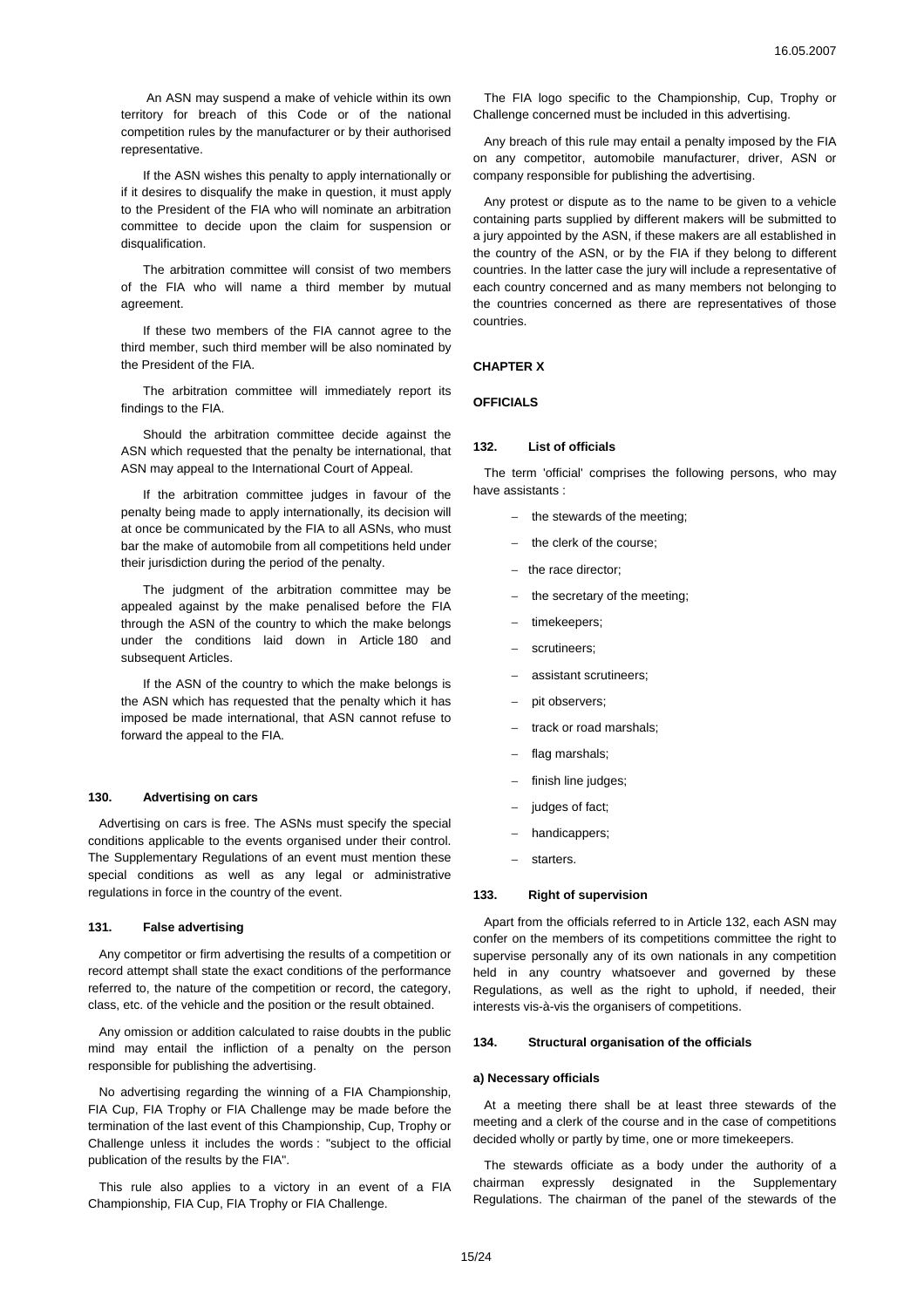meeting is, in particular, responsible for planning the meetings and ensuring that arrangements are respected. They are also responsible for establishing agendas and drawing up the minutes of meetings.

In the event of a split ballot, the chairman shall have the casting vote.

The clerk of the course shall remain in close contact with the chairman of the panel throughout the meeting in order to ensure the smooth running of the event.

## b) Race director

A race director may be designated for the entire duration of each Championship, Cup, Trophy or Challenge.

If so, his duties and responsibilities will be set out in the relevant sporting regulations.

## **135. Nomination of officials**

A least one of the stewards of the meeting shall be nominated by the ASN promoting it or granting a permit therefore.

The other officials shall be nominated by the organisers, subject to the approval of the ASN concerned.

# **136. Qualifications required**

The timekeepers, scrutineers, assistant scrutineers and handicappers shall be selected from among those persons qualified for these tasks and included on their ASN's annual lists to this effect. They must have no connection with any trade or industry which benefits in a direct or indirect way from the results of the competition.

### **137. Plurality of duties**

At a meeting one and the same person may, if so nominated by the organisers, undertake several of the duties referred to in Article 136 provided they are qualified for each of the said duties.

#### **138. Demarcation of duties**

An official shall not, at any meeting, perform any duties other than those for which they were appointed.

They shall not be eligible to compete in any competition at any meeting at which they are acting as an official.

## **139. Remuneration of officials**

Save for FIA Championships, the stewards of the meeting shall act in an honorary capacity. Other officials may be remunerated for their services in accordance with a scale drawn up by each ASN.

# **140. Duties of the stewards of the meeting**

As a general rule the stewards of the meeting will not be in any way responsible for its organisation and shall not have any executive duties in connection therewith.

It follows, therefore, that in the carrying out of their duties, they do not incur any responsibility except to the National Sporting Authority under whose regulations they are acting.

As an exception to this, applicable only when a meeting is promoted directly by an ASN, the stewards of such a meeting may combine their duties with those of the organisers.

The stewards of the meeting shall sign and send to the ASN a closing report as soon as practicable after the close of the meeting. This report will include the results of each competition together with particulars of all protests lodged and exclusions they may have made with their recommendations as to any decisions which may have to be taken for a suspension or a disqualification. In a meeting comprising several competitions, there may be different stewards of the meeting for each competition.

### **141. Authority of the stewards of the meeting**

The stewards of the meeting shall have supreme authority for the enforcement of the present Code, of national and Supplementary Regulations and of programmes. They shall settle any claim which might arise during a meeting, subject to the right of appeal provided in the present Code (see Chapter XIII).

- − They shall decide what penalty to enforce in the event of a breach of the regulations.
- − In exceptional circumstances, they may amend the Supplementary Regulations (see Article 66).
- − In the event of heats, they may alter the composition or the number of heats (see Article 96).
- − In the event of dead heats, they may authorise a new start (see Article 97).
- − They may authorise a change of drivers (see Article 121).
- − They may accept or refuse any correction proposed by a judge of fact (see Article 149g).
- They may inflict penalties or fines (see Article 154).
- They may pronounce exclusions (see Article 158).
- They may amend the classification (see Article 168).
- They may prohibit from competing any driver or any vehicle which they consider to be dangerous or which is reported to them by the clerk of the course as being dangerous (see Article 127).
- They may exclude from any one competition or for the duration of the meeting any entrant or driver whom they consider as, or who is reported to them by the clerk of the course or by the organising committee as being ineligible to take part, or whom they consider as being guilty of improper conduct or unfair practice.
- Furthermore, they may order the removal from the course and its precincts of any entrant or driver who refuses to obey the order of a responsible official.
- They may postpone a competition in the event of force majeure or for serious safety reasons.
- They may modify the programme as to the position of the starting and finishing lines, or in any other manner, if requested to do so by the clerk of the course or the organiser in the interests of competitor and public safety.
- − In the event of the absence of one or several of the stewards of the meeting, they may appoint one, or, if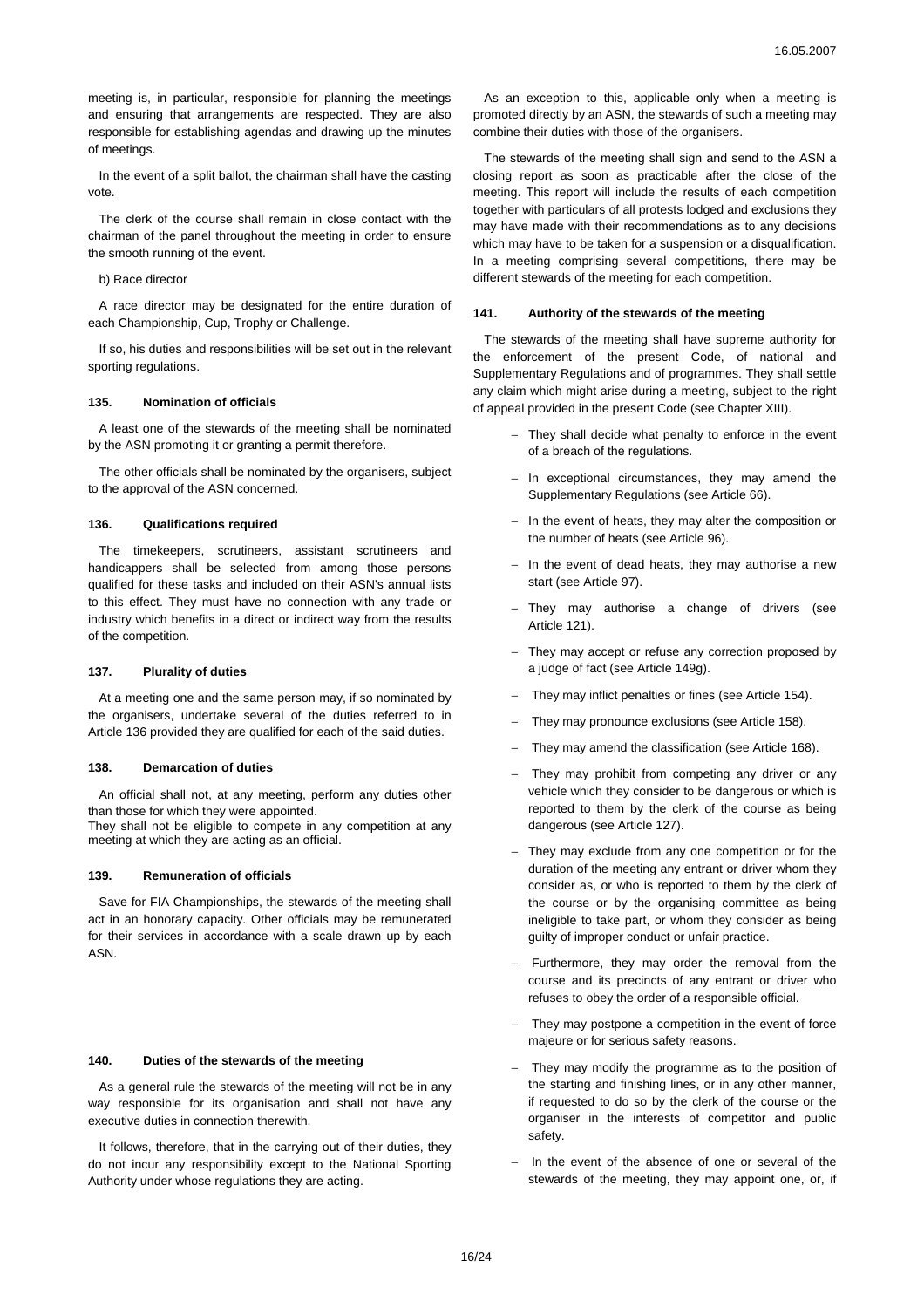necessary, several substitutes, especially when the presence of three stewards is indispensable.

- − They may take the decision to stop a race.
- − In addition, for those Championships, Cups, Trophies and Challenges in which a race director officiates, matters may be submitted to them by the race director so that they may impose the sanctions listed above.

## **142. Duties of the clerk of the course**

The clerk of the course may also be the secretary of the meeting and may have various assistants.

In the case of a meeting comprising several competitions there may be a different clerk of the course for each competition.

The clerk of the course is responsible for conducting the meeting in accordance with the official programme.

In particular they shall :

- − generally keep order, in conjunction with such military and police authorities as have undertaken to police a meeting and who are more immediately responsible for public safety;
- − ensure that all officials are at their posts and report the absence of any of them to the stewards of the meeting;
- ensure that all officials are provided with the necessary information to enable them to carry out their duties;
- − control competitors and their automobiles and prevent any excluded, suspended or disqualified competitor or driver from taking part in a competition for which they are not eligible;
- ensure that each automobile, and if necessary, each competitor, carries the proper identification numbers in accordance with those in the programme;
- ensure that each automobile is driven by the proper driver and marshal the automobiles in such categories and classes as are required.
- − bring the automobiles up to the starting line in the right order and if necessary give the start;
- − convey to the stewards of the meeting any proposal to modify the programme or regarding the improper conduct of, breach of rule by, or protest on the part of a competitor;
- − receive these protests and transmit them immediately to the stewards, who shall take the necessary action thereon;
- − collect the reports of the timekeepers, scrutineers, assistant scrutineers, track or road marshals, together with such other official information as may be necessary for the determination of the results;
- prepare, or ask the secretary of the meeting to prepare the data for the closing report referred to in Article 140 regarding the competition(s) for which they were responsible for the stewards' consideration and approval.

# **143. Duties of the secretary of the meeting**

The secretary of the meeting shall be responsible for the organisation of the meeting, and all announcements required in connection therewith.

They shall ensure that the various officials are familiar with their duties and provided with the necessary equipment. If necessary, they shall second the clerk of the course in the preparation of the closing report for each competition (see Article 142 in fine).

### **144. Duties of timekeepers**

The principal duties of timekeepers shall be :

- at the beginning of the meeting, to report to the clerk of the course, who will give them the necessary instructions;
- − to start the competition, whenever instructed to do so by the clerk of the course;
- − to use for timing only such apparatus as is approved by the ASN, or, if for the purpose of records it is necessary to take times accurate to within 1/100th of a second, approved by the FIA;
- − to declare the time taken by each competitor to complete the course;
- − to prepare and sign according to their individual responsibility their reports and to send them, accompanied by all necessary documents, to the clerk of the course in the case of a meeting, or to the ASN in the case of an attempt at a record or a test;
- − to send, on request, their original time sheets either to the stewards of the meeting or to the ASN;
- not to communicate any times or results except to the stewards of the meeting and the clerk of the course except when otherwise instructed by the officials.

### **145. Duties of scrutineers**

Scrutineers are entrusted with all checking relating to the mechanical components of automobiles. They shall :

- carry out these checks either before the meeting if requested by the ASN or the organising committee or during the meeting if requested by the clerk of the course;
- use such checking instruments as may be specified or approved by the ASN;
- not communicate any official information to any person except to the ASN, the organising committee, the stewards of the meeting and the clerk of the course;
- prepare and sign, under their own responsibility, their reports, and hand them to the authority among those mentioned above who instructed them to draw them up.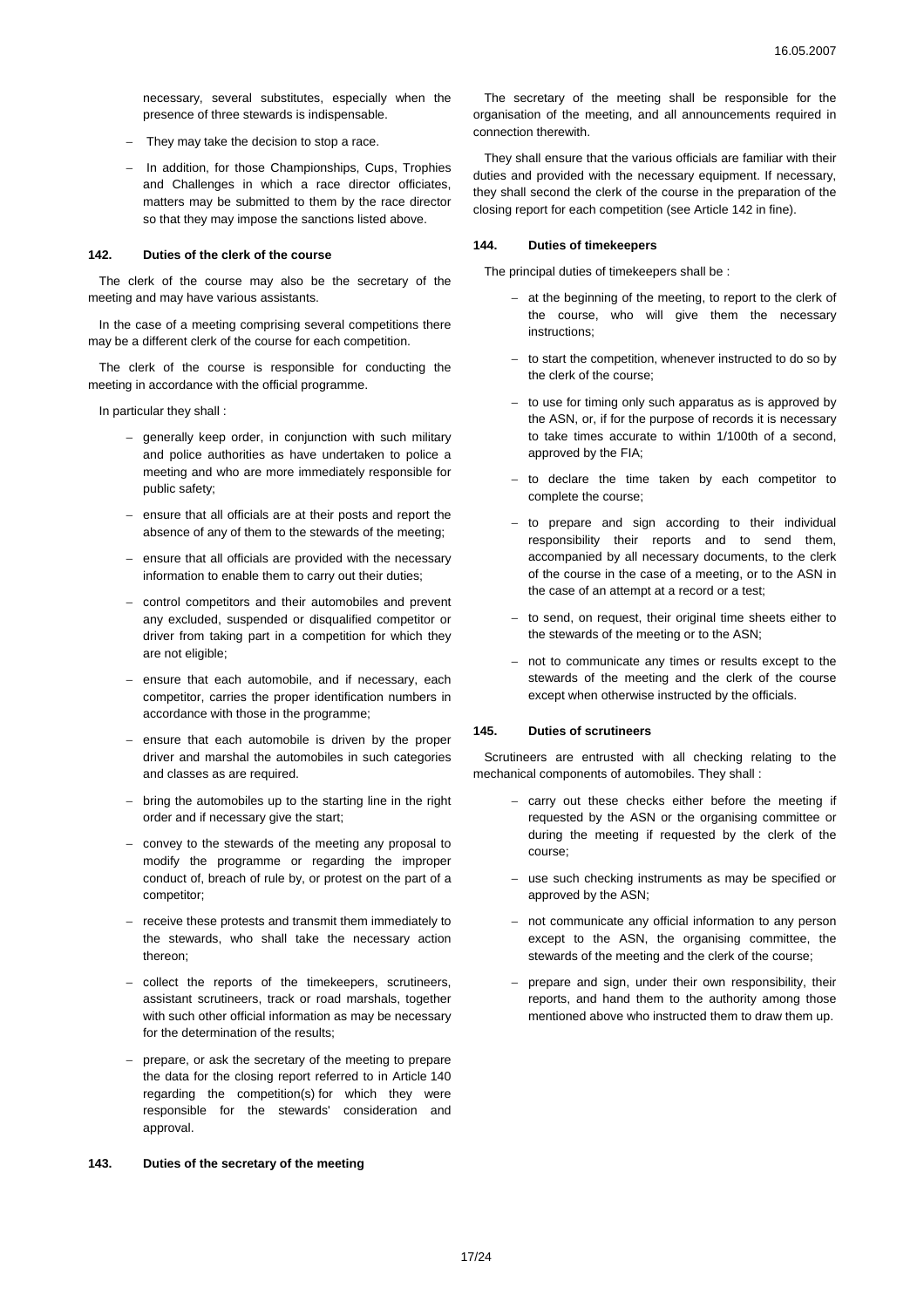## **146. Duties of assistant scrutineers**

Assistant scrutineers are entrusted with the checking of the weight of automobiles, dimensions of their bodywork and its accessories, and also of all documents relating to competitors and drivers (licences, driver's licences, insurance, etc).

The duties of assistant scrutineers may be entrusted to the scrutineers. Assistant scrutineers shall :

- − exercise their functions either before the meeting if requested by the ASN or by the organising committee, or during the meeting if requested by the clerk of the course;
- − use such checking instruments as may be specified or approved by the ASN;
- − not communicate any official information to any person except to the ASN, the organising committee, the stewards of the meeting and the clerk of the course;
- prepare and sign, under their own responsibility, their reports and hand them to the authority among those mentioned above who instructed them to draw them up.

## **147. Duties of pit observers**

Pit observers shall control all replenishment of vehicles during a competition and enforce the relevant prescriptions in the Supplementary Regulations.

They are under the orders of the clerk of the course to whom they must immediately report any infringement committed by a competitor or by a driver.

At the end of each competition, they must give their report to the clerk of the course, either verbally or in writing, in accordance with instructions received.

#### **148. Duties of road observers and flag marshals**

The track or road marshals shall occupy, along the course, posts assigned to them by the stewards of the meeting or the organising committee. As soon as a meeting begins, each track or road marshal is under the orders of the clerk of the course to whom they shall immediately report by any means at their disposal (telephone, signals, courier etc.) all incidents or accidents which might occur along the section for which they are responsible.

Flag marshals are specifically entrusted with flag signalling (see Appendix H). They may also be track or road marshals.

At the end of each competition, all track or road marshals must give the clerk of the course a written report on the incidents or accidents recorded by them.

During competitions, and unless otherwise instructed by the clerk of the course, track or road marshals shall, as far as possible, inform the central bureau of information concerning the order in which competitors have passed their post. This shall be effected lap by lap in the case of a closed circuit.

### **149. Duties of judges**

**a) Start line judges (see Article 95).** 

## **b) Finish line judges**

In a competition where a decision has to be given as to the order in which competitors cross a finish line, a finish line judge shall be nominated to give such a decision.

### **c) Judges of fact**

In a competition where a decision has to be given whether or not a competitor has touched or crossed a given line, or upon any other fact of the same type which has been laid down in the Supplementary Regulations for the competition, one or several judges of fact shall be nominated to be responsible for one or several of these decisions.

The judges of fact on these points must be named and their names displayed on the official notice board.

# **d) Assistant judges**

Each of the above judges may have an assistant judge appointed to assist them, or in the case of absolute necessity to replace them, but in the event of disagreement the final decision shall be given by the judges of fact themselves.

### **e) Video or electronic systems**

The stewards may use any video or electronic systems to assist them in reaching a decision. The stewards may overrule judges of fact.

### **f) Protests**

No protest against the decisions of a finish line judge or of a judge of fact shall be admitted concerning a question which they have been officially appointed to decide.

The decisions of these judges are final, but they shall not in themselves constitute the official classification because they have taken no account of the conditions under which the competitors have completed the course.

## **g) Mistakes**

If any judge considers that they have made a mistake they may correct it, subject to this correction being accepted by the stewards of the meeting.

## **h) Facts to be judged**

The Supplementary Regulations for the competition must indicate which facts are to be judged by the judges of fact (see c) above).

#### **i) Reports**

At the close of the meeting each judge shall send to the clerk of the course a report of their declarations.

## **150. Duties of handicappers**

The handicappers shall, after entries have closed, prepare the handicaps in accordance with the requirements of the Supplementary Regulations. They shall state if any handicap in a competition is to be increased as a result of a performance achieved in a previous competition.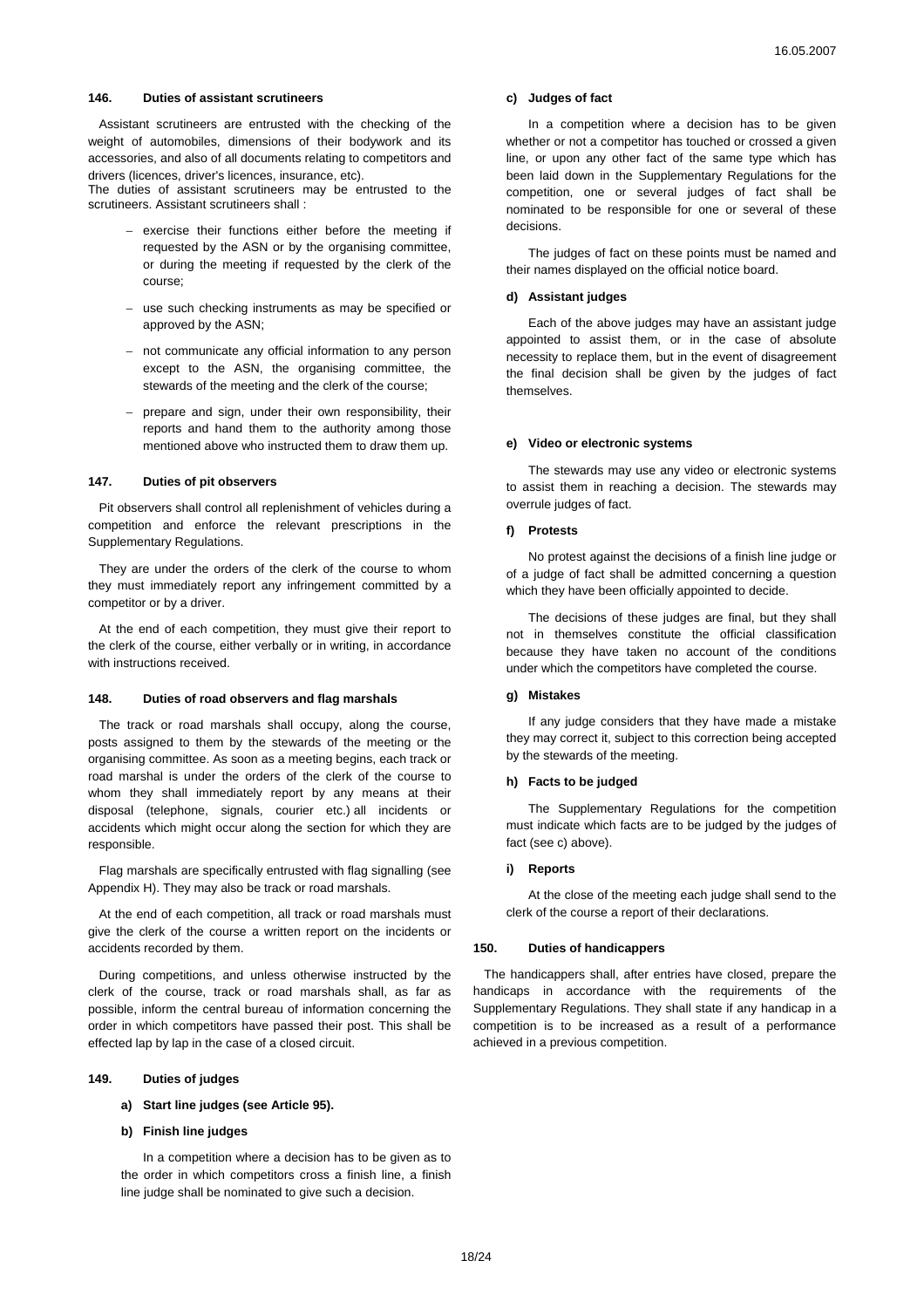# **CHAPTER XI**

## **PENALTIES**

### **151. Breach of rules**

Any of the following offences in addition to any offences specifically referred to previously, shall be deemed to be a breach of these rules :

a) All bribery or attempt, directly or indirectly, to bribe any person having official duties in relation to a competition or being employed in any manner in connection with a competition and the acceptance of, or offer to accept, any bribe by such an official or employee.

b) Any action having as its object the entry or participation in a competition of an automobile known to be ineligible therefor.

c) Any fraudulent conduct or any act prejudicial to the interests of any competition or to the interests of motor sport generally.

### **152. Penalties**

Any breach of this Code or the Appendices thereto, of the national rules or their appendices, or of any Supplementary Regulations committed by any organiser, official, competitor, driver, or other person or organisation may be penalised or fined.

Penalties or fines may be inflicted by the stewards of the meeting and ASNs as indicated in the following articles.

The decision of the stewards becomes immediately binding notwithstanding an appeal if it concerns questions of safety or of irregularity of entry by a competitor entering an event or when, in the course of the same event, a further breach is committed justifying the exclusion of the same competitor.

Nevertheless, as a safeguard, if a competitor appeals, excluding the cases cited above, the penalty will be suspended, in particular to determine the application of any handicap rule having an influence on participation in a later event, without however the competitor and the driver being able to take part in the prizegiving or the podium ceremony, nor can they appear in the official classification of the event, in any place other than that resulting from the application of the penalty, unless they have won their appeal before the appeal courts and their rights have then been re-established.

Penalties of driving through or stopping in pit lanes together with certain penalties specified in FIA Championship regulations where this is expressly stated, are not susceptible to appeal.

In matters relating to the fight against doping, the sanctions mentioned in the anti-doping regulations set out in the Addendum to Appendix L to this Code shall be applied.

As well as this and independently of the prescriptions of the following Articles, the FIA may, upon the proposal and report of the FIA observer or the joint report of the two international stewards of the meeting designated by the FIA, directly inflict a penalty which will take the place of any penalty which the stewards of the meeting may have pronounced on any one of the above-mentioned parties. In this case, the ASN concerned cannot refuse to appeal to the International Court of Appeal on behalf of the party concerned.

Also, the stewards in the FIA Championships may decide the following penalties applicable to the competitors or to the drivers : suspension for one or more events, fine, withdrawal of Championship points. Points should not be deducted separately from drivers and competitors, save in exceptional circumstances. These penalties may, where applicable, be cumulated or applied with suspension of sentence.

## **153. Scale of penalties**

Penalties may be inflicted as follows in order of increasing severity :

- − reprimand (blame);
- fines;
- − time penalty;
- exclusion;
- suspension;
- disqualification.

Time penalty means a penalty expressed in minutes and/or seconds.

Any one of the above penalties can only be inflicted after an enquiry has been held and, in case of one of the last three, the concerned party must be summoned to give them the opportunity of presenting their defence.

For the FIA Formula One World Championship and the FIA World Rally Championship, a penalty consisting of the withdrawal of points over the whole of the Championship may be imposed.

#### **154. Fines**

A fine may be inflicted on any competitor, and also on any driver, assistant or passenger, who does not comply with the requirements of any Regulations or with any instruction of the officials of the meeting (see Article 132).

The infliction of a fine may be ordered by an ASN or by the stewards of the meeting. However when these fines are inflicted by the stewards they may not exceed a certain sum which will be set each year by the FIA. Furthermore they will have to be inflicted in accordance with a collective decision of all the stewards and not by only one of them.

## **155. Maximum fine given by the stewards of the meeting :**

Until further notice, published here or in the Official Bulletin, the maximum fine that shall be inflicted is 50,000 US dollars.

# **156. Liability to pay fines**

An entrant shall be responsible for the payment of any fine inflicted on their drivers, assistants, passengers, etc.

#### **157. Time limit for payment of fines**

Fines shall be paid within 48 hours of their notification.

Any delay in making payment may entail suspension during the period a fine remains unpaid.

The proceeds from fines will be used for the promotion and the organisation of Championship events. This same text will be applied for national fines.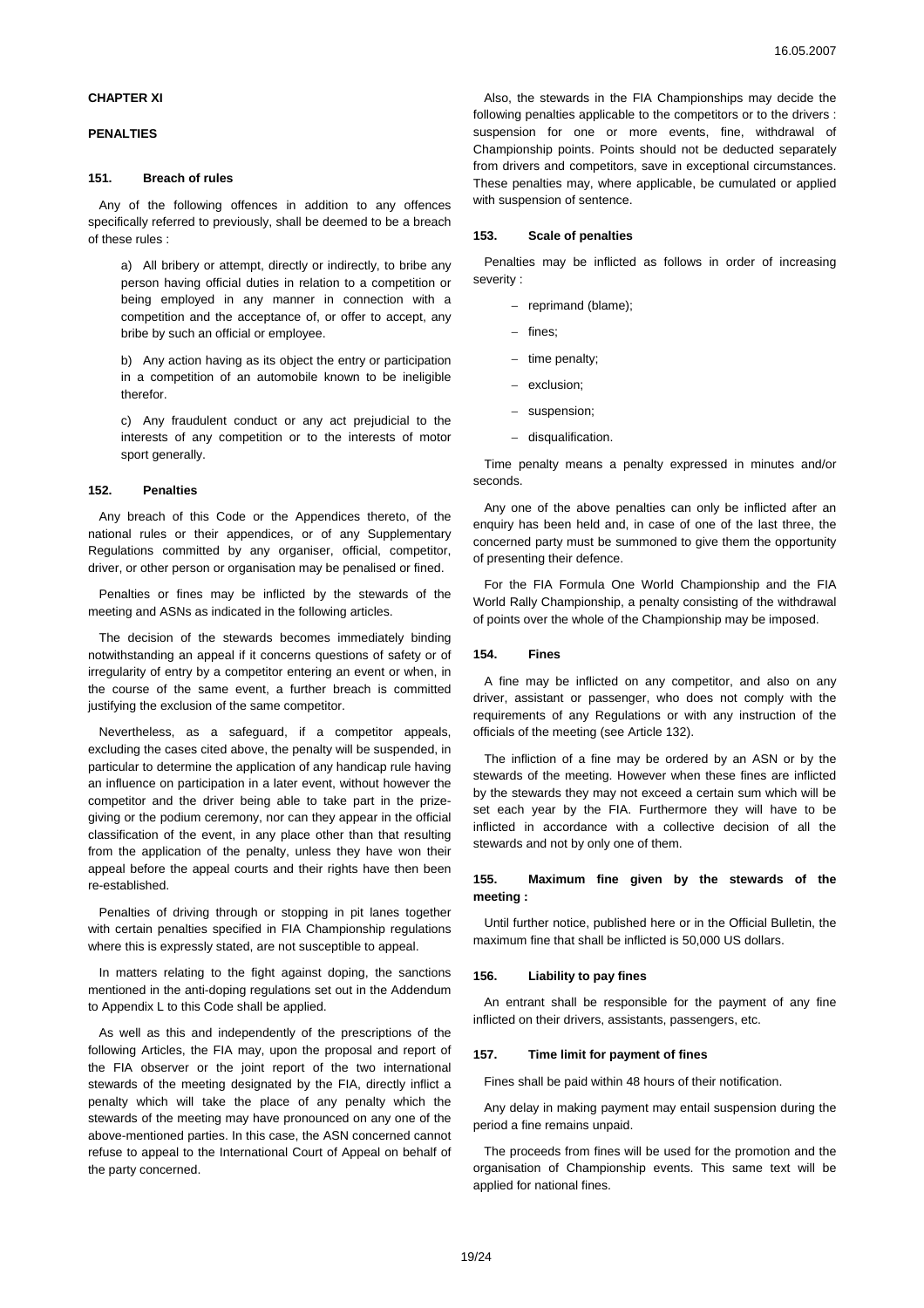Fines inflicted during an FIA Championship event must be paid to the FIA.

# **158. Exclusion**

A sentence of exclusion may be pronounced by the stewards of the meeting under the conditions provided for in Article 141. The person so sentenced shall thereby be excluded from taking part in one or more competitions at a meeting. In all cases, exclusion shall entail the loss of the entry fee which shall accrue to the organisers.

# **159. Suspension**

Save as provided in Article 152 and in the Rules of the International Court of Appeal, a sentence of suspension may be pronounced only by an ASN, and shall be reserved for grave offences.

A sentence of suspension, for as long as it remains in force, shall entail the loss of any right to take part in any capacity whatsoever in any competition held within the territory of the ASN which has pronounced such sentence or within the territories of any country in which the authority of the FIA is recognised, according to whether such suspension is national or international (see Article 161) (except cases provided for in Articles 170 and 183).

Suspension shall also render null and void any previous entry made for any competition which may take place during the term of such suspension and shall also entail the forfeiture of the fee payable for any such entry.

### **160. Withdrawal of licence :**

# **a) National suspension**

Any entrant or driver who is suspended nationally shall hand back their licence to their ASN which will clearly mark thereon by means of a heavy stamp the words "Not valid for... (name of country)".

At the expiry of the period of national suspension, the marked licence will be exchanged for a clean licence.

#### **b) International suspension**

Any entrant or driver who is suspended internationally shall hand back their licence to their ASN which shall not return it to them until the period of international suspension has expired.

In both the above cases, any delay in handing back the licence shall be added to the term of suspension.

## **161. Effects of suspension**

A sentence of suspension pronounced by an ASN shall apply only within the territory of that ASN.

If, however, the ASN wishes the sentence of suspension to be recognised internationally, it shall notify its wish without delay to the Secretariat of the FIA and the latter will inform all other ASNs. The sentence of suspension shall be noted by each ASN immediately, and the consequent restriction will thereby come into force.

#### **162. Disqualification**

A sentence of disqualification shall entail the permanent loss for the person disqualified of any right to take part in any capacity whatsoever in any competition, except in cases provided for under Articles 170 and 183.

A sentence of disqualification can be pronounced only by an ASN, and will be reserved for offences of exceptional gravity. It shall render null and void any previous entry made by the person disqualified and shall entail the forfeiture of entry fees.

## **163. Effects of disqualification**

A sentence of disqualification shall always be international in nature.

It shall be notified to all the ASNs, and be registered by them according to the conditions of international suspension laid down in Article 161.

### **164. Notifications of penalties to International Sporting Federations**

A suspension, when applicable internationally, and a disqualification will be communicated to those International Federations designated by the FIA which have agreed to apply, on a reciprocal basis, the penalties inflicted by the FIA.

Any suspension or disqualification made known to the FIA by these Federations will be enforced to the same extent by the FIA.

# **165. Statement of reasons for suspension or disqualification**

In notifying sentences of suspension or disqualification to the person upon whom sentence is passed and to the Secretariat of the FIA, it shall be necessary for an ASN to give its reasons for inflicting such penalty.

### **166. Suspension or disqualification of an automobile**

A sentence of suspension or disqualification may be pronounced on either a particular automobile or on a make of automobile under the conditions prescribed in Article 129.

#### **167. Loss of awards**

Any competitor excluded, suspended or disqualified during a competition will lose the right to obtain any of the awards assigned to the said competition.

### **168. Amendment to the classification and awards**

In such cases as are provided for in Article 167, the stewards of the meeting shall declare the resulting amendment in the placings and awards, and they shall decide whether the next competitor should be moved up in the classification.

### **169. Publication of penalties**

The FIA, or any ASN concerned shall have the right to publish or to have published a declaration stating that it has penalised any person, automobile, or make of automobile.

Without prejudice to any right to appeal any decision persons referred to in such declaration shall have no right of legal action against the FIA, or the ASN, or against any person publishing the said declaration.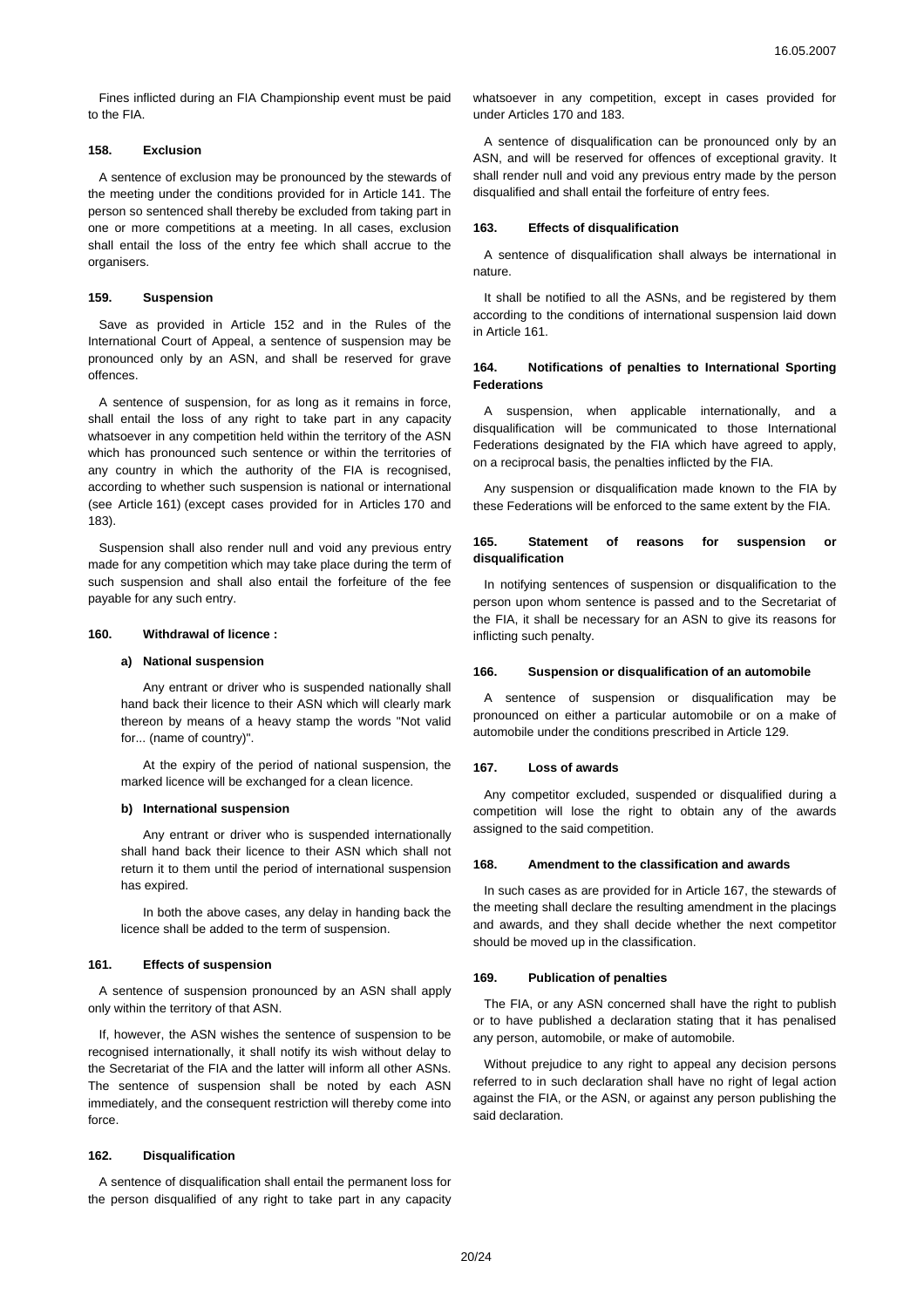# **170. Remission of sentence**

An ASN shall have the right to remit the unexpired period of a sentence of suspension or to lift a disqualification under the conditions which it may determine.

# **CHAPTER XII**

#### **PROTESTS**

## **171. Right to protest**

The right to protest lies only with a competitor; nevertheless, an official acting in his official capacity may even in the absence of a protest take such official action as the case warrants.

A competitor wishing to protest against more than one fellow competitor must lodge as many protests as there are competitors involved in the action concerned.

# **172. Lodging of protest**

Every protest shall be in writing and accompanied by a fee, the amount of which shall be set annually by the ASN. This fee may only be returned if the protest is upheld.

## **173. To whom addressed**

Protests arising out of a competition shall be addressed to the clerk of the course or their assistant if such exists.

In the absence of the clerk of the course or of their assistant such protests should be addressed to any of the stewards of the meeting.

### **174. Protest time limit :**

a) A protest against the entry of a competitor or driver, or against the length of the course must be lodged, at the latest, two hours after the closing time for the official scrutineering of the vehicles.

Should scrutineering take place in another country than that of the organiser any official from the ASN of this other country is entitled to accept the protest and forward it as soon as possible to the stewards of the meeting, together with their justified opinion if they deem it necessary.

b) Protests against a handicap or make up of a heat must be lodged at the latest one hour before the start of the competition.

c) A protest against a decision of a scrutineer or weighing official shall be lodged by the competitor in question immediately after such decision has been made.

d) Protests against any error or irregularity occurring during a competition, referring to the non-compliance of vehicles with the regulations and concerning the classification established at the end of the event shall, except in circumstances which the stewards of the meeting consider as physically impossible, be made within thirty minutes of the official publication of the results.

Competitors shall be advised in advance of the place and time of such a publication either by the Supplementary Regulations or one of their appendices or by the programme. Should it be impossible for the organisers to publish the official results as stated, they shall issue, at the time and place fixed, accurate details concerning the measures they intend to take regarding the classification.

e) The stewards of the meeting shall treat all protests referred to above as urgent and the Race Director shall be heard.

In the case of a split vote amongst the stewards of the meeting, the chairman of the stewards shall have the casting vote.

# **175. Hearing**

The hearing of the protester and of all parties concerned by the protest shall take place as soon as possible after the protest has been lodged. The concerned parties shall be summoned to appear at the hearing, and may be accompanied by witnesses. The stewards of the meeting must ensure that the summons has been personally received by all persons concerned.

In the absence of any concerned party or of their witnesses, judgment may be made by default.

If judgment cannot be given immediately after the hearing of the parties concerned, they must be advised of the place and time at which the decision will be given.

#### **176. Inadmissible protest**

Protests against decisions made by the finish line judges and judges of fact in the exercise of their duties, as laid down in Article 149, will not be admitted.

A single protest against more than one competitor will not be accepted.

## **177. Publication of the awards and prize-giving**

The prize-giving shall not begin until at least half an hour has elapsed after the official publication of the results.

A prize won by a competitor against whom a protest has been lodged must be withheld until a decision has been reached on the subject of the protest.

Moreover in the event of any protest being lodged whose outcome might modify the classification of the competition, the organisers shall only publish a provisional classification and shall withhold all prizes until final decision concerning the protest (including appeals as laid down in Chapter XIII) has been reached.

However when a protest may affect only part of the classification, such part as is not affected by the protest may be published definitively, and the corresponding prizes distributed.

#### **178. Judgment**

All parties concerned shall be bound by the decision reached, subject to the conditions of appeal laid down in this Code but neither the stewards of the meeting nor the ASN shall have the right to order that a competition be re-run (see Article 97).

## **179. Protest without foundation**

If the protest is rejected or if it is withdrawn after being brought, no part of the protest fee shall be returned.

If judged partially founded, the fee may be returned in part, and in its entirety if the protest is upheld.

Moreover, if it is proved that the author of the protest has acted in bad faith, the ASN may inflict upon them one of the penalties laid down in this Code.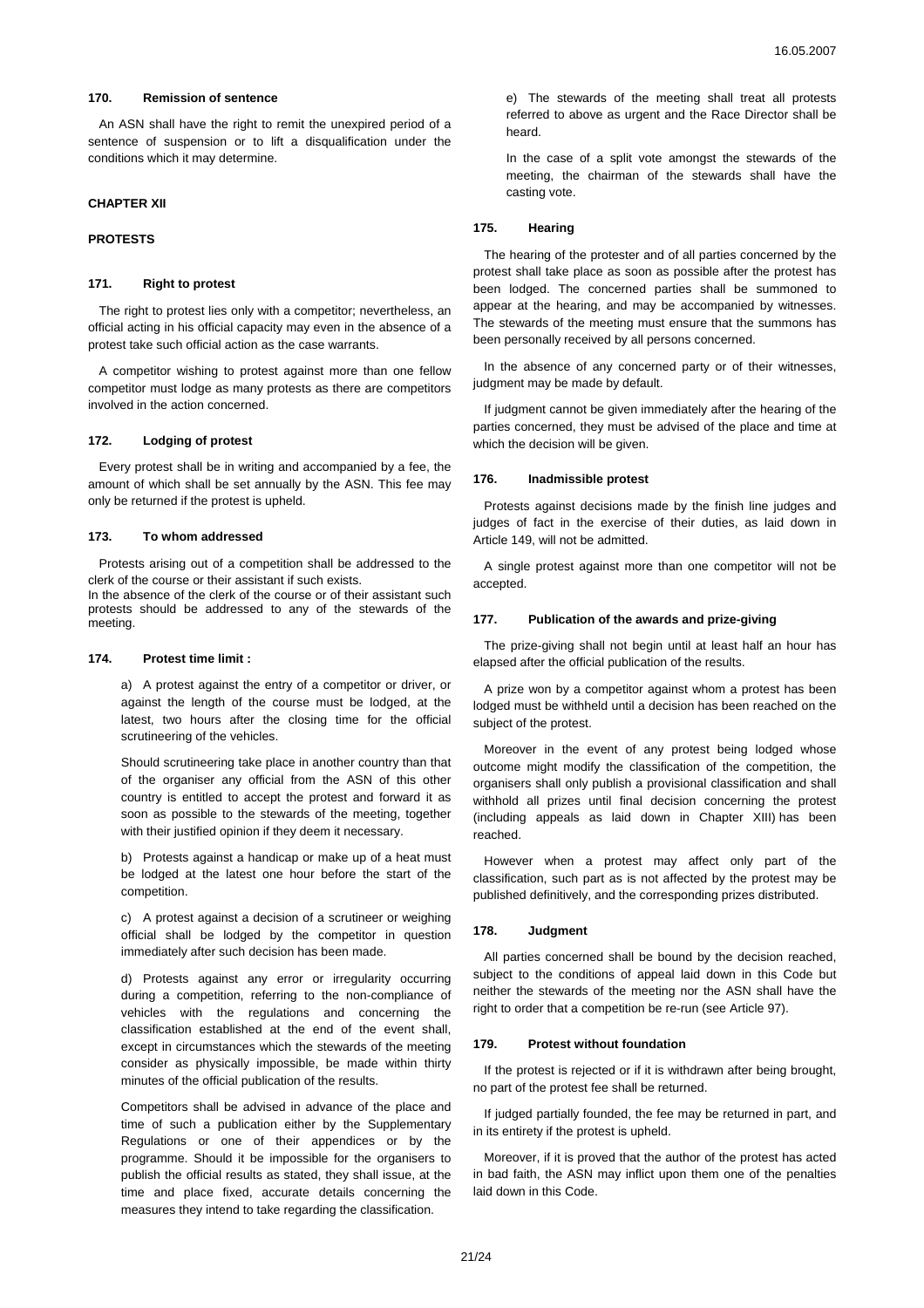### **179b). Right of review**

If, in events forming part of a FIA Championship, a new element is discovered, whether or not the stewards of the meeting have already given a ruling, these stewards of the meeting or, failing this, those designated by the FIA, must meet on a date agreed amongst themselves, summoning the party or parties concerned to hear any relevant explanations and to judge in the light of the facts and elements brought before them.

The right of appeal against this new decision is confined to the party or parties concerned in accordance with the final paragraph of Article 180 and the following Articles of this Code.

Should the first decision already have been the subject of an appeal before the National Court of Appeal or before the International Court of Appeal, or successively before both of these courts, the case shall be lawfully submitted to them for the possible revision of their previous decision.

The period during which an appeal in review may be brought expires on 30 November of the current year.

### **CHAPTER XIII**

## **APPEALS**

### **180. Jurisdiction**

Each ASN through its national court of appeal, as defined in Article 181, constitutes for its own licence-holders the final court of judgment empowered to settle any dispute which may have arisen between its own licence-holders on its own territory in connection with national motor sport.

For any dispute involving either a foreign licence-holder or one of the persons mentioned in the first paragraph of Article 152, of foreign nationality, the National Court of Appeal constitutes a court whose decisions may be appealed against before the International Court of Appeal.

The competent sporting tribunal for an appeal formulated within the framework of an event that is run over the territory of several countries shall be that of the ASN that requested the registration of the event on the international calendar.

Appeals may be submitted to the International Court of Appeal in accordance with the rules on competence and procedure set out in the Rules of the ICA, appended to the present Code.

## **181. National Court of Appeal**

Each ASN shall nominate, or have nominated by its competitions committee, a certain number of persons who may or may not be members of the ASN concerned, who will constitute the national court of appeal.

No members of this court of appeal may sit on a case if they have been involved in any way as competitors, drivers or officials in the competition under consideration, or if they have participated in any earlier decision concerning or have been involved, directly or indirectly, in the matter under consideration.

## **182. National Appeal procedure**

Competitors whatever their nationality shall have the right to appeal against a sentence or other decision pronounced on them by the stewards of the meeting before the ASN of the country in which that decision has been given. They must however, under pain of forfeiture of their right to appeal, notify the stewards of the meeting in writing within one hour of the publication of the decision of their intention to appeal.

The right to bring an appeal to an ASN expires two days after the date of the notification of the decision of the stewards of the event on condition that the intention of appealing has been notified in writing to the stewards of the event within one hour of the decision (see previous paragraph). This appeal may be brought by fax or by any other electronic means of communication with confirmation of receipt. Confirmation by a letter of the same date accompanied by the necessary fee (see Article 183) is required. The ASN must give its decision within a maximum of 30 days.

All parties concerned shall be given adequate notice of the hearing of any appeal. They shall be entitled to call witnesses, but their failure to attend the hearing shall not interrupt the course of the proceedings.

### **183. Form of national appeal**

Every notice of appeal shall be in writing and signed by the appellant or by their authorised agent.

The confirmation of an appeal to an ASN must be accompanied by such fee as shall be specified annually by that ASN. This fee becomes due from the moment the appellant notifies the stewards of the intention of appealing, as specified in Article 182, and remains payable even if the appellant does not follow up the declared intention to appeal.

If the appeal is rejected or if it is withdrawn after being brought, no part of the protest fee shall be returned.

If judged partially founded, the fee may be returned in part, and in its entirety if the protest is upheld.

Moreover, if it is proved that the author of the appeal has acted in bad faith, the ASN may inflict upon them one of the penalties laid down in this Code.

- **184. Deleted**
- **185. Deleted**
- **186. Deleted**
- **187. Deleted**
- **188. Deleted**
- **189. Judgment**

The national court of appeal may decide that the penalty or other decision appealed against should be waived, and, if necessary the penalty mitigated or increased, but it shall not be empowered to order any competition to be re-run. Judgements of the Court of Appeal shall be reasoned.

**190. Return of appeals fees. Costs**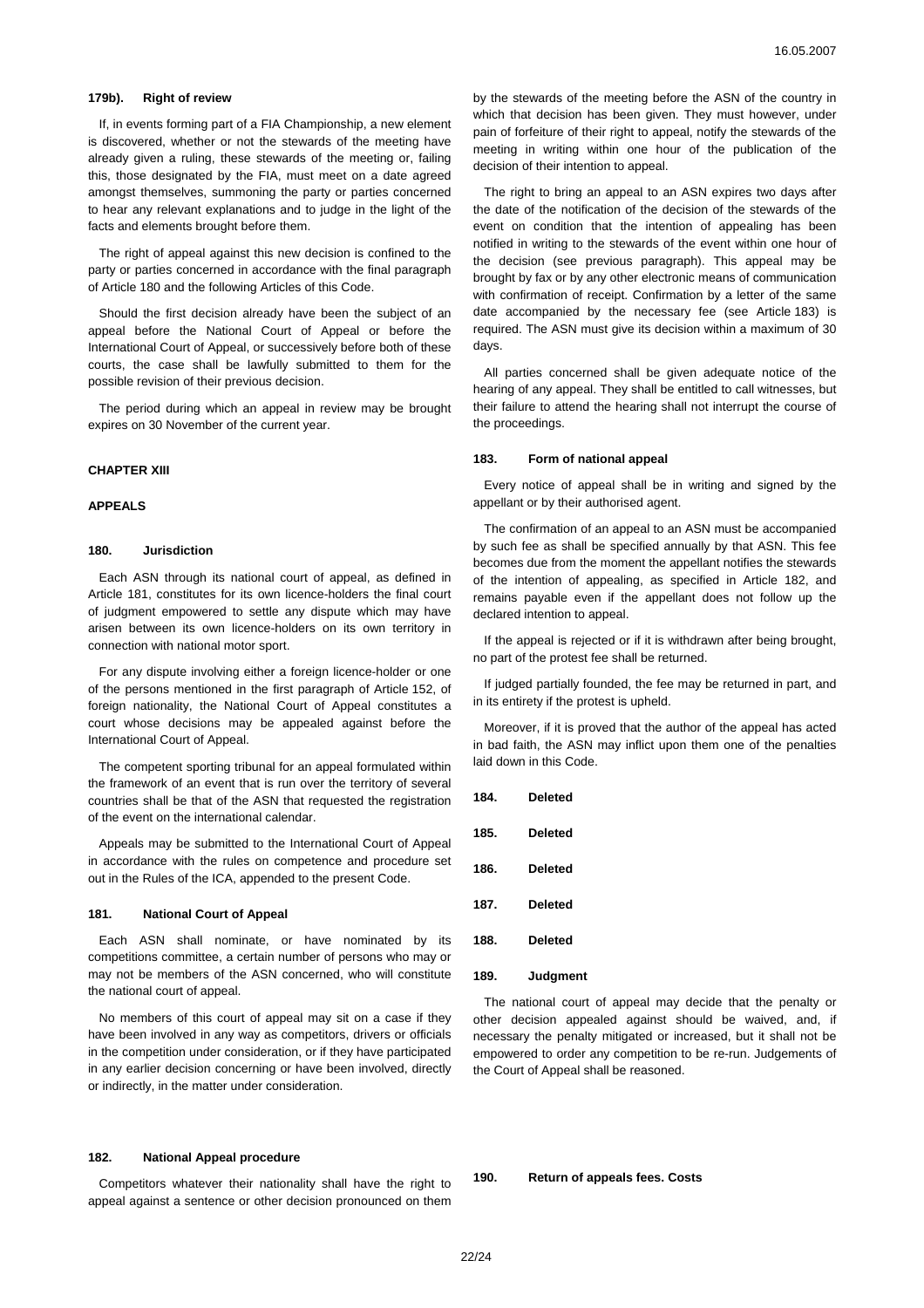In giving a decision on the appeals brought before them, the National Courts of Appeal shall decide, according to the decision, to award the costs which shall be calculated by the secretariats to the level of the expenses occasioned by the preparation of the case and the meeting of the courts. The costs shall be constituted by these expenses alone, to the exclusion of the expenses or defence fees incurred by the parties.

#### **191. Publication of judgment**

The FIA, or any ASN, shall have the right to publish or have published the outcome of an appeal and to state the names of all the parties involved.

Without prejudice to any right of appeal the persons referred to in such notices shall have no right of action against the FIA or the ASN concerned or against any person publishing the said notice.

### **191bis**

For the avoidance of doubt, nothing in the Code shall prevent any party from pursuing any right of action which it may have before any Court or Tribunal, subject always to any obligations it may have accepted elsewhere first to pursue other remedies or alternative dispute resolution mechanisms.

#### **CHAPTER XIV**

### **ENFORCEMENT OF THE CODE**

#### **192. National interpretation of rules**

Each ASN holder of the sporting power (see Articles 5 and 10) shall be empowered to decide any matter raised within its territory and concerning the interpretation of this Code or its national rules subject to the conditions of international appeal laid down in Chapter XIII, provided that these interpretations do not contradict an interpretation or clarification already given by the FIA.

### **193. Executive authority of an ASN**

Each ASN holder of the sporting power (see Articles 5 and 10) shall appoint a competitions committee and shall delegate to this committee functions and powers conferred on the ASN by this Code.

Nevertheless, an ASN holder of the sporting power may reserve the right to approve certain decisions of its competitions committee concerning the drawing up of an annual national calendar of sporting events.

#### **194. Alterations to this Code**

The FIA reserves the right to alter this Code at any time and periodically to revise the Appendices thereto.

## **195. Notices**

Any communications required under this Code to be made by an ASN to the FIA, shall be addressed to the headquarters of the FIA or to such other address as may be duly notified from time to time.

This Code came into force and was operative as from January 1st 1980.

#### **197. International interpretation of the Code**

The present Code has been drafted in French and English. It may be published in other languages. In the event of a dispute concerning its interpretation by the FIA or by the International Court of Appeal, the French text alone shall be considered as the official text.

## **CHAPTER XV**

#### **STABILISATION OF THE FIA'S DECISIONS**

The FIA imposes the following rules:

**198.** The FIA will announce annually, before 31 October, its Championships for the next year and the calendar of the events counting towards these Championships. If, subsequently, any event withdraws it will lose its international status for the year in question.

**199.** The FIA will announce before 31 December any changes to Appendix J and to the technical rules of the Championships.

Changes concerning Formula 1 will become effective as from the 1st of January of the third year following their announcement.

All changes to Appendix J and to the technical rules of the championships other than Formula 1 will become effective as from the  $1^{st}$  January of the second year following their announcement.

Changes made for safety reasons may come into force without notice.

**200.** The FIA will announce any rules not falling within the scope of the technical regulations of the Championships or Appendix J annually before 31 October. These rules cannot become effective before the 1<sup>st</sup> of January following their announcement.

**201. Deleted** 

## **CHAPTER XVI**

## **COMMERCIAL QUESTION LINKED TO AUTOMOBILE SPORT**

**202.** Without previous written agreement from the FIA, no organiser or group of organisers whose event(s) is(are) part of an FIA Championship, Trophy or Cup may indicate or induce the belief that the said Championship, Trophy or Cup is subsidised or financially supported, either directly or indirectly, by a commercial company or organisation.

**203.** The right to associate the name of a commercial company, organisation or brand with an FIA Championship, Trophy or Cup is, therefore, exclusively reserved for the FIA.

**204. Deleted**